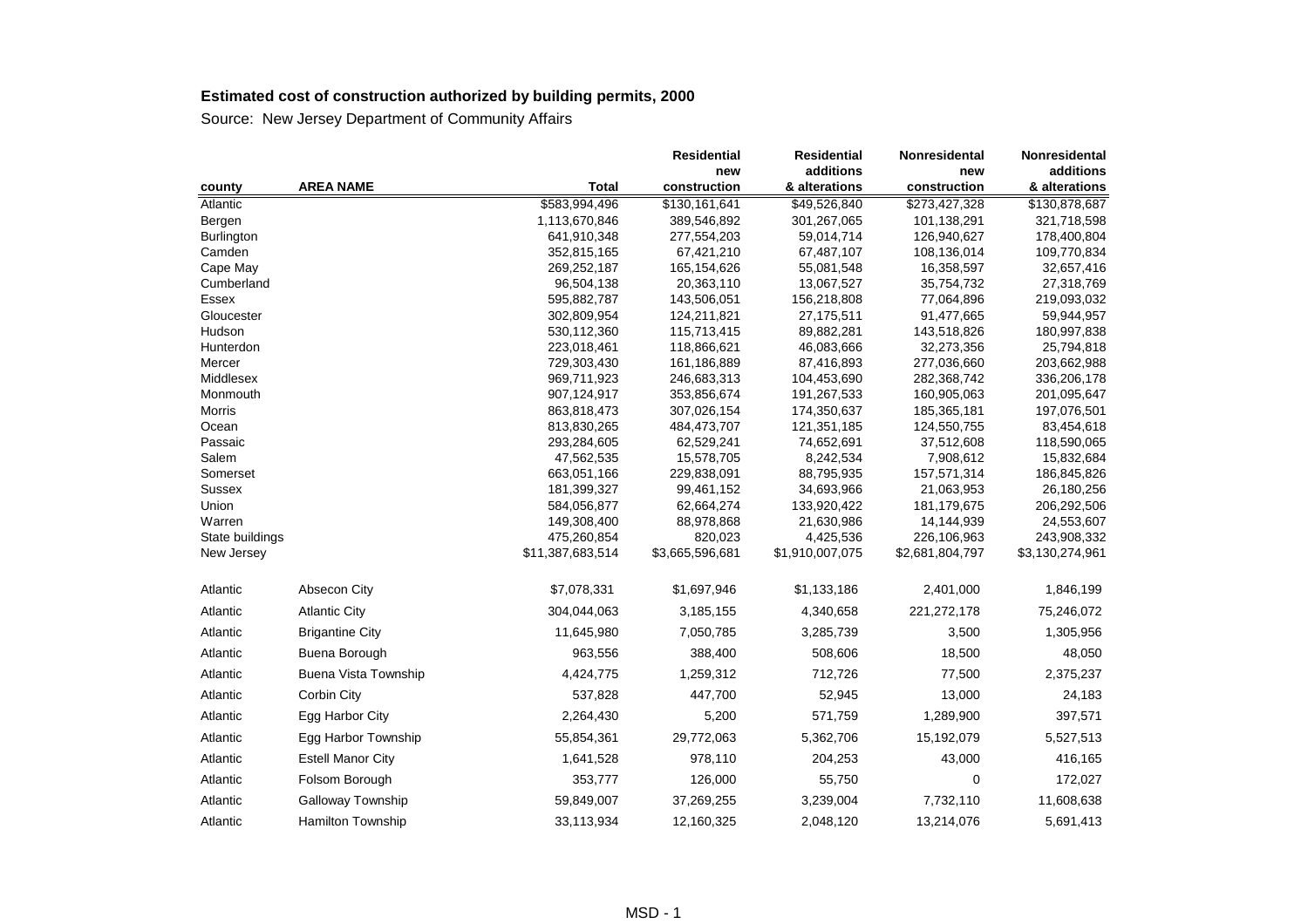| county   | <b>AREA NAME</b>         | <b>Total</b> | <b>Residential</b><br>new<br>construction | <b>Residential</b><br>additions<br>& alterations | Nonresidental<br>new<br>construction | Nonresidental<br>additions<br>& alterations |
|----------|--------------------------|--------------|-------------------------------------------|--------------------------------------------------|--------------------------------------|---------------------------------------------|
| Atlantic | Hammonton Township       | 14,385,266   | 7,457,125                                 | 1,911,745                                        | 1,344,750                            | 3,671,646                                   |
| Atlantic | Linwood City             | 12,453,912   | 3,909,096                                 | 5,625,424                                        | 230,000                              | 2,689,392                                   |
| Atlantic | <b>Longport City</b>     | 10,682,979   | 8,780,486                                 | 1,902,493                                        | 0                                    | $\Omega$                                    |
| Atlantic | <b>Margate City</b>      | 15,656,398   | 3,172,835                                 | 6,869,985                                        | 4,688,687                            | 924,891                                     |
| Atlantic | <b>Mullica City</b>      | 2,963,861    | 1,783,658                                 | 667,414                                          | 128,400                              | 384,389                                     |
| Atlantic | Northfield City          | 9,791,883    | 4,705,750                                 | 1,537,581                                        | 1,932,673                            | 1,615,879                                   |
| Atlantic | Pleasantville City       | 11,926,618   | 2,113,290                                 | 1,554,248                                        | 3,055,998                            | 5,203,082                                   |
| Atlantic | Port Republic City       | 766,666      | 517,800                                   | 116,666                                          | 25,600                               | 106,600                                     |
| Atlantic | <b>Somers Point City</b> | 5,012,774    | 561,050                                   | 1,596,055                                        | 707,710                              | 2,147,959                                   |
| Atlantic | Ventnor City             | 17,577,493   | 2,358,000                                 | 5,924,493                                        | 0                                    | 9,295,000                                   |
| Atlantic | Weymouth Township        | 1,005,076    | 462,300                                   | 305,284                                          | 56,667                               | 180,825                                     |
| Bergen   | Allendale Borough        | 7,272,794    | 1,486,485                                 | 4,502,454                                        | 235,000                              | 1,048,855                                   |
| Bergen   | Alpine Borough           | 18,351,919   | 16,074,078                                | 1,630,868                                        | 0                                    | 646,973                                     |
| Bergen   | Bergenfield Borough      | 8,483,983    | 424,950                                   | 4,293,562                                        | 721,800                              | 3,043,671                                   |
| Bergen   | Bogota Borough           | 1,659,683    | 0                                         | 1,357,274                                        | 63,800                               | 238,609                                     |
| Bergen   | Carlstadt Borough        | 55,180,453   | 680,000                                   | 1,031,229                                        | 12,258,700                           | 41,210,524                                  |
| Bergen   | Cliffside Park Borough   | 8,474,865    | 2,680,550                                 | 4,691,510                                        | 0                                    | 1,102,805                                   |
| Bergen   | Closter Borough          | 11,341,434   | 5,166,958                                 | 4,827,532                                        | 177,956                              | 1,168,988                                   |
| Bergen   | Cresskill Borough        | 8,750,616    | 4,605,010                                 | 3,551,824                                        | 221,232                              | 372,550                                     |
| Bergen   | Demarest Borough         | 7,857,978    | 3,525,600                                 | 4,227,493                                        | 0                                    | 104,885                                     |
| Bergen   | Dumont Borough           | 4,272,041    | 523,000                                   | 3,365,274                                        | $\Omega$                             | 383,767                                     |
| Bergen   | Elmwood Park Borough     | 10,588,472   | 567,150                                   | 3,182,268                                        | 4,343,575                            | 2,495,479                                   |
| Bergen   | East Rutherford Borough  | 5,125,801    | 147,050                                   | 826,302                                          | 0                                    | 4,152,449                                   |
| Bergen   | Edgewater Borough        | 47,963,389   | 31,556,998                                | 2,603,842                                        | 9,359,451                            | 4,443,098                                   |
| Bergen   | Emerson Borough          | 5,056,196    | 716,502                                   | 2,650,266                                        | 88,800                               | 1,600,628                                   |
| Bergen   | <b>Englewood City</b>    | 22,097,089   | 1,904,691                                 | 9,955,764                                        | 1,739,900                            | 8,496,734                                   |
| Bergen   | Englewood Cliffs Borough | 16,029,870   | 10,869,800                                | 1,318,997                                        | 2,175,000                            | 1,666,073                                   |
| Bergen   | Fair Lawn Borough        | 19,361,079   | 1,099,150                                 | 12,161,623                                       | 269,900                              | 5,830,406                                   |
| Bergen   | Fairview Borough         | 4,680,656    | 2,384,151                                 | 753,040                                          | 5,625                                | 1,537,840                                   |
| Bergen   | Fort Lee Borough         | 99,256,248   | 81,273,875                                | 8,392,476                                        | 1,340,000                            | 8,249,897                                   |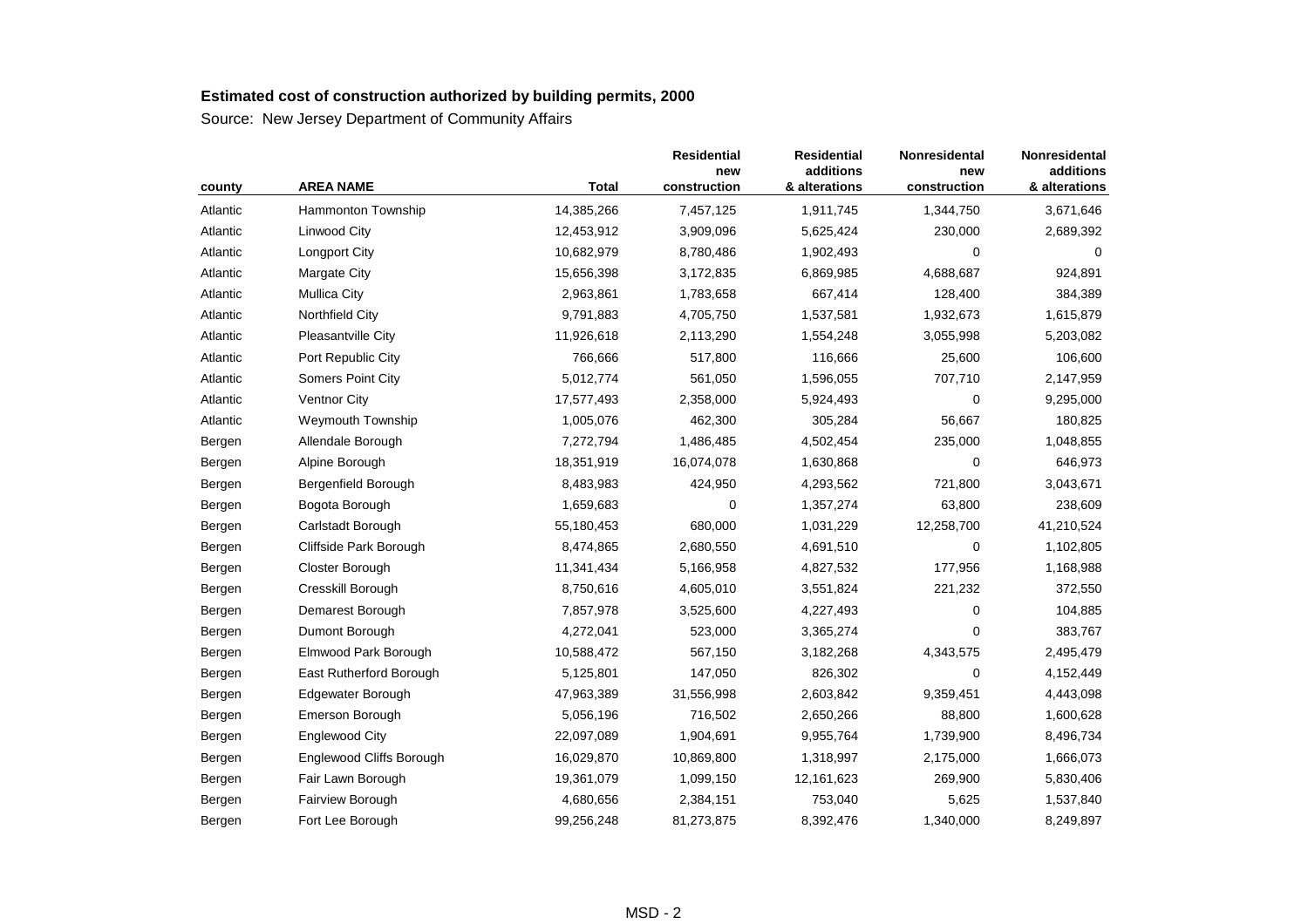| county | <b>AREA NAME</b>          | <b>Total</b> | <b>Residential</b><br>new<br>construction | <b>Residential</b><br>additions<br>& alterations | Nonresidental<br>new<br>construction | Nonresidental<br>additions<br>& alterations |
|--------|---------------------------|--------------|-------------------------------------------|--------------------------------------------------|--------------------------------------|---------------------------------------------|
| Bergen | Franklin Lakes Borough    | 38,885,409   | 17,616,716                                | 10,262,911                                       | 5,309,787                            | 5,695,995                                   |
| Bergen | <b>Garfield City</b>      | 4,079,236    | 995,000                                   | 1,927,658                                        | 119,000                              | 1,037,578                                   |
| Bergen | Glen Rock Borough         | 13,836,897   | 0                                         | 10,438,696                                       | 53,500                               | 3,344,701                                   |
| Bergen | Hackensack City           | 83,934,767   | 35,694,801                                | 7,754,514                                        | 10,104,439                           | 30,381,013                                  |
| Bergen | Harrington Park Borough   | 3,978,535    | 509,800                                   | 3,070,725                                        | 340,000                              | 58,010                                      |
| Bergen | Hasbrouck Heights Borough | 4,737,283    | 320,405                                   | 3,045,089                                        | 373,800                              | 997,989                                     |
| Bergen | Haworth Borough           | 8,313,522    | 639,760                                   | 3,052,112                                        | 418,436                              | 4,203,214                                   |
| Bergen | Hillsdale Borough         | 7,678,702    | 2,010,700                                 | 3,659,110                                        | 80,110                               | 1,928,782                                   |
| Bergen | Ho-Ho-Kus Borough         | 14,192,354   | 6,623,550                                 | 6,145,954                                        | 173,000                              | 1,249,850                                   |
| Bergen | Leonia Borough            | 3,593,245    | 0                                         | 2,011,415                                        | 0                                    | 1,581,830                                   |
| Bergen | Little Ferry Borough      | 4,817,323    | 894,320                                   | 1,768,463                                        | 1,200,000                            | 954,540                                     |
| Bergen | Lodi Borough              | 2,697,577    | 1,556,270                                 | 319,132                                          | 318,600                              | 503,575                                     |
| Bergen | <b>Lyndhurst Township</b> | 16,307,661   | 1,855,976                                 | 4,618,839                                        | 3,507,502                            | 6,325,344                                   |
| Bergen | Mahwah Township           | 45,564,466   | 18,723,701                                | 9,617,209                                        | 2,847,032                            | 14,376,524                                  |
| Bergen | Maywood Borough           | 4,133,847    | 109,000                                   | 2,670,578                                        | 0                                    | 1,354,269                                   |
| Bergen | Midland Park Borough      | 4,723,002    | 170,600                                   | 1,985,152                                        | 926,800                              | 1,640,450                                   |
| Bergen | Montvale Borough          | 28,131,872   | 5,314,400                                 | 4,153,197                                        | 350,000                              | 18,314,275                                  |
| Bergen | Moonachie Borough         | 11,759,627   | 0                                         | 290,720                                          | 1,500,000                            | 9,968,907                                   |
| Bergen | New Milford Borough       | 7,697,403    | 315,000                                   | 4,701,527                                        | 2,033,330                            | 647,546                                     |
| Bergen | North Arlington Borough   | 8,540,053    | 1,538,850                                 | 1,837,088                                        | 4,208,100                            | 956,015                                     |
| Bergen | Northvale Borough         | 5,517,624    | 2,329,900                                 | 1,467,476                                        | 0                                    | 1,720,248                                   |
| Bergen | Norwood Borough           | 8,218,395    | 3,557,265                                 | 2,356,858                                        | 86,800                               | 2,217,472                                   |
| Bergen | Oakland Borough           | 18,793,623   | 8,664,900                                 | 4,707,348                                        | 3,584,135                            | 1,837,240                                   |
| Bergen | Old Tappan Borough        | 10,077,355   | 5,116,840                                 | 3,984,736                                        | 270,000                              | 705,779                                     |
| Bergen | Oradell Borough           | 5,879,065    | 225,650                                   | 4,555,359                                        | 3,000                                | 1,095,056                                   |
| Bergen | Palisades Park Borough    | 17,471,118   | 15,635,500                                | 816,278                                          | $\mathbf 0$                          | 1,019,340                                   |
| Bergen | Paramus Borough           | 46,322,396   | 12,125,840                                | 6,358,022                                        | 3,091,701                            | 24,746,833                                  |
| Bergen | Park Ridge Borough        | 8,688,778    | 1,151,200                                 | 5,162,904                                        | 447,201                              | 1,927,473                                   |
| Bergen | Ramsey Borough            | 20,922,610   | 6,049,261                                 | 6,232,949                                        | 2,654,532                            | 5,985,868                                   |
| Bergen | Ridgefield Borough        | 21,338,138   | 3,260,620                                 | 2,543,589                                        | 11,429,800                           | 4,104,129                                   |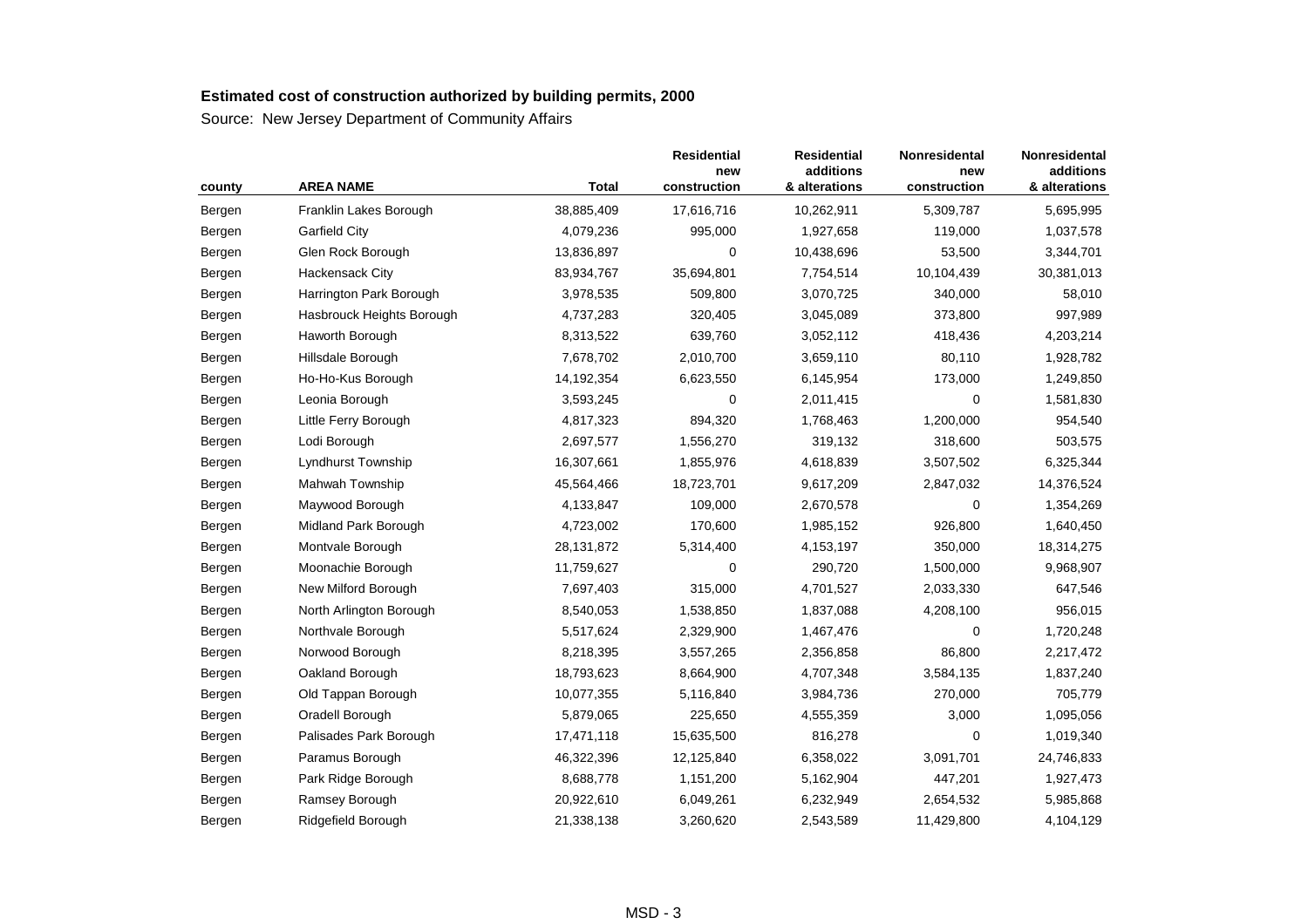| county            | <b>AREA NAME</b>             | <b>Total</b> | <b>Residential</b><br>new<br>construction | <b>Residential</b><br>additions<br>& alterations | <b>Nonresidental</b><br>new<br>construction | Nonresidental<br>additions<br>& alterations |
|-------------------|------------------------------|--------------|-------------------------------------------|--------------------------------------------------|---------------------------------------------|---------------------------------------------|
| Bergen            | Ridgefield Park Village      | 4,219,392    | 409,000                                   | 2,208,906                                        | $\mathbf 0$                                 | 1,601,486                                   |
| Bergen            | Ridgewood Village            | 41,893,636   | 1,419,600                                 | 21,472,991                                       | 815,187                                     | 18,185,858                                  |
| Bergen            | River Edge Borough           | 13,482,834   | 1,187,500                                 | 3,784,809                                        | 4,385,550                                   | 4,124,975                                   |
| Bergen            | <b>River Vale Township</b>   | 16,836,472   | 9,094,500                                 | 5,806,174                                        | 0                                           | 1,935,798                                   |
| Bergen            | Rochelle Park Township       | 23,578,217   | 134,250                                   | 1,389,968                                        | 1,912,765                                   | 20, 141, 234                                |
| Bergen            | Rockleigh Borough            | 723,200      | 450,000                                   | 56,200                                           | $\mathbf 0$                                 | 217,000                                     |
| Bergen            | <b>Rutherford Borough</b>    | 12,627,055   | 740,300                                   | 5,705,161                                        | 22,500                                      | 6,159,094                                   |
| Bergen            | Saddle Brook Township        | 8,754,938    | 540,000                                   | 3,125,084                                        | 3,526,000                                   | 1,563,854                                   |
| Bergen            | Saddle River Borough         | 28,588,455   | 21,768,795                                | 6,271,035                                        | 38,205                                      | 510,420                                     |
| Bergen            | South Hackensack Township    | 1,278,252    | 0                                         | 304,752                                          | 70,000                                      | 903,500                                     |
| Bergen            | <b>Teaneck Township</b>      | 18,073,546   | 2,447,980                                 | 10,231,683                                       | 0                                           | 5,393,883                                   |
| Bergen            | <b>Tenafly Borough</b>       | 22,474,769   | 8,959,515                                 | 10,761,642                                       | 62,840                                      | 2,690,772                                   |
| Bergen            | <b>Teterboro Borough</b>     | 4,510,547    | 0                                         | 1,840                                            | 0                                           | 4,508,707                                   |
| Bergen            | Upper Saddle River Borough   | 8,954,855    | 4,513,920                                 | 3,712,720                                        | 0                                           | 728,215                                     |
| Bergen            | <b>Waldwick Borough</b>      | 5,644,814    | 776,687                                   | 3,274,895                                        | $\mathbf 0$                                 | 1,593,232                                   |
| Bergen            | <b>Wallington Borough</b>    | 2,978,953    | 406,000                                   | 1,897,378                                        | 0                                           | 675,575                                     |
| Bergen            | Washington Township          | 9,228,861    | 4,631,797                                 | 3,755,771                                        | 0                                           | 841,293                                     |
| Bergen            | Westwood Borough             | 7,522,626    | 639,625                                   | 2,518,911                                        | 1,753,300                                   | 2,610,790                                   |
| Bergen            | Woodcliff Lake Borough       | 12,096,254   | 4,661,600                                 | 4,132,558                                        | 120,600                                     | 3,181,496                                   |
| Bergen            | Wood-Ridge Borough           | 2,511,757    | 366,200                                   | 1,596,334                                        | 0                                           | 549,223                                     |
| Bergen            | Wyckoff Township             | 25,054,964   | 7,707,800                                 | 12,419,047                                       | 0                                           | 4,928,117                                   |
| Burlington        | <b>Bass River Township</b>   | 961,669      | 534,541                                   | 229,136                                          | 23,100                                      | 174,892                                     |
| <b>Burlington</b> | <b>Beverly City</b>          | 1,724,968    | 546,600                                   | 1,043,842                                        | 8,500                                       | 126,026                                     |
| Burlington        | <b>Bordentown City</b>       | 3,477,068    | 1,337,100                                 | 592,402                                          | 870,000                                     | 677,566                                     |
| Burlington        | Bordentown Township          | 15,416,368   | 11,376,924                                | 1,438,589                                        | 612,778                                     | 1,988,077                                   |
| Burlington        | <b>Burlington City</b>       | 9,665,377    | 500,260                                   | 858,765                                          | 6,760,478                                   | 1,545,874                                   |
| Burlington        | <b>Burlington Township</b>   | 73,297,448   | 23,549,714                                | 3,084,290                                        | 20,744,075                                  | 25,919,369                                  |
| Burlington        | <b>Chesterfield Township</b> | 4,254,358    | 3,099,595                                 | 732,864                                          | 231,196                                     | 190,703                                     |
| Burlington        | Cinnaminson Township         | 10,538,916   | 3,465,099                                 | 2,968,909                                        | 328,179                                     | 3,776,729                                   |
| Burlington        | Delanco Township             | 1,259,437    | 0                                         | 294,944                                          | 15,400                                      | 949,093                                     |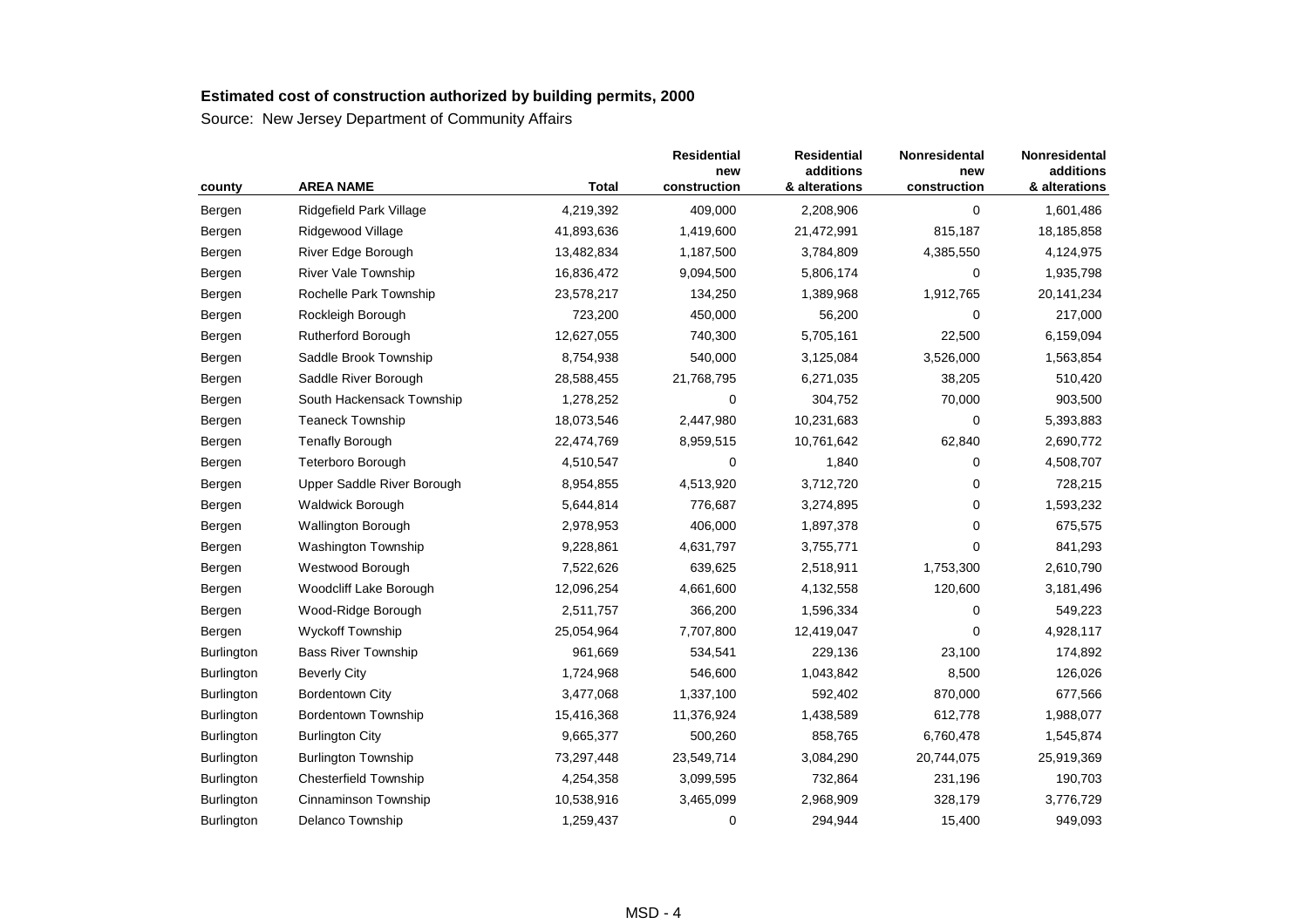|                   | <b>AREA NAME</b>               | <b>Total</b> | <b>Residential</b><br>new<br>construction | <b>Residential</b><br>additions<br>& alterations | Nonresidental<br>new<br>construction | Nonresidental<br>additions<br>& alterations |
|-------------------|--------------------------------|--------------|-------------------------------------------|--------------------------------------------------|--------------------------------------|---------------------------------------------|
| county            |                                |              |                                           |                                                  |                                      |                                             |
| <b>Burlington</b> | Delran Township                | 15,873,836   | 9,984,558                                 | 2,162,419                                        | 171,700                              | 3,555,159                                   |
| <b>Burlington</b> | Eastampton Township            | 5,223,166    | 3,912,816                                 | 541,662                                          | 3,200                                | 765,488                                     |
| Burlington        | <b>Edgewater Park Township</b> | 1,679,968    | 412,760                                   | 957,421                                          | 192,700                              | 117,087                                     |
| Burlington        | Evesham Township               | 60,474,472   | 34,753,324                                | 3,519,410                                        | 13,998,294                           | 8,203,444                                   |
| <b>Burlington</b> | Fieldsboro Borough             | 67,701       | 0                                         | 28,800                                           | 0                                    | 38,901                                      |
| Burlington        | Florence Township              | 16,868,137   | 9,668,854                                 | 1,204,123                                        | 5,200,000                            | 795,160                                     |
| Burlington        | <b>Hainesport Township</b>     | 13,789,579   | 9,986,045                                 | 1,385,349                                        | 1,580,366                            | 837,819                                     |
| <b>Burlington</b> | Lumberton Township             | 28,755,881   | 19,276,147                                | 1,158,829                                        | 6,116,797                            | 2,204,108                                   |
| Burlington        | Mansfield Township             | 32, 367, 287 | 29,781,815                                | 749,497                                          | 173,940                              | 1,662,035                                   |
| Burlington        | Maple Shade Borough            | 19,074,551   | 2,523,201                                 | 1,713,232                                        | 7,779,836                            | 7,058,282                                   |
| <b>Burlington</b> | <b>Medford Township</b>        | 41,024,895   | 26,878,932                                | 3,864,099                                        | 2,035,134                            | 8,246,730                                   |
| <b>Burlington</b> | Medford Lakes Borough          | 1,128,039    | 2,800                                     | 1,111,112                                        | 0                                    | 14,127                                      |
| Burlington        | Moorestown Township            | 57,185,885   | 25,917,460                                | 6,200,322                                        | 5,545,297                            | 19,522,806                                  |
| Burlington        | Mount Holly Township           | 37,979,493   | 123,500                                   | 1,369,883                                        | 906,150                              | 35,579,960                                  |
| Burlington        | Mount Laurel Township          | 94,410,496   | 24,023,184                                | 5,567,792                                        | 33,633,535                           | 31,185,985                                  |
| Burlington        | New Hanover Township           | 246,157      | 84,000                                    | 137,157                                          | 11,950                               | 13,050                                      |
| Burlington        | North Hanover Township         | 3,741,862    | 1,439,369                                 | 606,608                                          | 83,900                               | 1,611,985                                   |
| <b>Burlington</b> | Palmyra Borough                | 9,801,122    | 6,426,100                                 | 1,620,942                                        | 21,800                               | 1,732,280                                   |
| <b>Burlington</b> | Pemberton Borough              | 1,328,436    | 60,000                                    | 175,505                                          | 15,377                               | 1,077,554                                   |
| Burlington        | Pemberton Township             | 5,161,400    | 2,298,519                                 | 1,791,353                                        | 276,451                              | 795,077                                     |
| Burlington        | Riverside Township             | 2,022,383    | 218,000                                   | 1,047,264                                        | 64,100                               | 693,019                                     |
| <b>Burlington</b> | <b>Riverton Borough</b>        | 743,910      | 80,000                                    | 514,943                                          | 22,000                               | 126,967                                     |
| <b>Burlington</b> | <b>Shamong Township</b>        | 3,688,909    | 1,928,925                                 | 827,980                                          | 476,745                              | 455,259                                     |
| Burlington        | Southampton Township           | 12,068,180   | 8,326,176                                 | 2,559,374                                        | 426,125                              | 756,505                                     |
| Burlington        | Springfield Township           | 4,881,158    | 3,679,745                                 | 468,215                                          | 244,615                              | 488,583                                     |
| Burlington        | Tabernacle Township            | 2,672,129    | 1,152,980                                 | 878,473                                          | 230,115                              | 410,561                                     |
| Burlington        | Washington Township            | 255,815      | 47,200                                    | 131,665                                          | 0                                    | 76,950                                      |
| <b>Burlington</b> | <b>Westampton Township</b>     | 13,289,373   | 5,097,969                                 | 819,478                                          | 636,349                              | 6,735,577                                   |
| <b>Burlington</b> | <b>Willingboro Township</b>    | 32,845,172   | 4,275,641                                 | 3,978,548                                        | 16,927,500                           | 7,663,483                                   |
| Burlington        | <b>Woodland Township</b>       | 2,021,573    | 772,850                                   | 621,739                                          | 248,745                              | 378,239                                     |
|                   |                                |              |                                           |                                                  |                                      |                                             |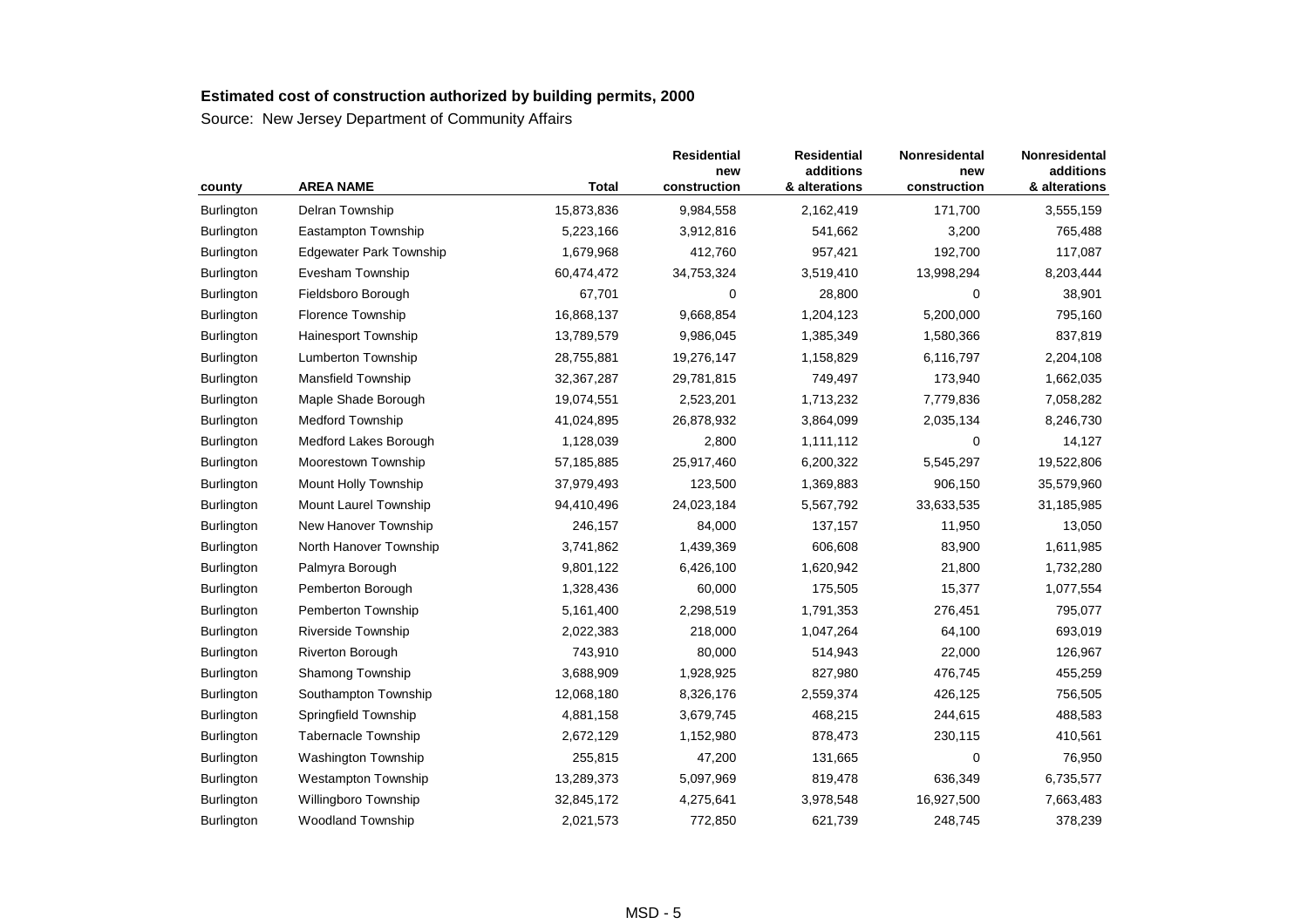| county            | <b>AREA NAME</b>            | <b>Total</b> | <b>Residential</b><br>new<br>construction | <b>Residential</b><br>additions<br>& alterations | Nonresidental<br>new<br>construction | Nonresidental<br>additions<br>& alterations |
|-------------------|-----------------------------|--------------|-------------------------------------------|--------------------------------------------------|--------------------------------------|---------------------------------------------|
| <b>Burlington</b> | Wrightstown Borough         | 643,774      | 11,500                                    | 57,779                                           | 324,200                              | 250,295                                     |
| Camden            | Audubon Borough             | 2,057,546    | 43,250                                    | 1,436,962                                        | 440                                  | 576,894                                     |
| Camden            | Audubon Park Borough        | 195,960      | 6,800                                     | 79,871                                           | $\mathbf 0$                          | 109,289                                     |
| Camden            | Barrington Borough          | 2,645,268    | 210,200                                   | 937,323                                          | 0                                    | 1,497,745                                   |
| Camden            | Bellmawr Borough            | 2,793,976    | 247,000                                   | 1,329,126                                        | 106,200                              | 1,111,650                                   |
| Camden            | Berlin Borough              | 12,064,815   | 7,469,665                                 | 978,614                                          | 1,581,000                            | 2,035,536                                   |
| Camden            | <b>Berlin Township</b>      | 8,059,127    | 430,150                                   | 650,955                                          | 2,464,000                            | 4,514,022                                   |
| Camden            | Brooklawn Borough           | 763,492      | 0                                         | 286,756                                          | 171,000                              | 305,736                                     |
| Camden            | Camden City                 | 37,822,076   | 1,005,029                                 | 12,988,421                                       | 16,507,736                           | 7,320,890                                   |
| Camden            | <b>Cherry Hill Township</b> | 63,903,834   | 11,006,341                                | 12,442,269                                       | 5,300,800                            | 35,154,424                                  |
| Camden            | <b>Chesilhurst Borough</b>  | 422,812      | 89,750                                    | 144,429                                          | 0                                    | 188,633                                     |
| Camden            | Clementon Borough           | 888,727      | 100                                       | 395,158                                          | 67,500                               | 425,969                                     |
| Camden            | Collingswood Borough        | 7,704,965    | 237,870                                   | 2,019,258                                        | 4,535,380                            | 912,457                                     |
| Camden            | Gibbsboro Borough           | 1,426,740    | 90,501                                    | 525,758                                          | 748,000                              | 62,481                                      |
| Camden            | Gloucester City             | 2,408,613    | 9,800                                     | 1,328,251                                        | 2,619                                | 1,067,943                                   |
| Camden            | <b>Gloucester Township</b>  | 65,628,343   | 21,662,348                                | 5,006,547                                        | 32,890,614                           | 6,068,834                                   |
| Camden            | <b>Haddon Township</b>      | 4,255,692    | 335,000                                   | 2,866,537                                        | 20,850                               | 1,033,305                                   |
| Camden            | Haddonfield Borough         | 12,750,803   | 1,054,995                                 | 8,028,380                                        | 0                                    | 3,667,428                                   |
| Camden            | Haddon Heights Borough      | 1,900,650    | 299,200                                   | 1,528,600                                        | 53,500                               | 19,350                                      |
| Camden            | Hi-nella Borough            | 116,132      | $\mathbf 0$                               | 34,932                                           | $\mathbf 0$                          | 81,200                                      |
| Camden            | Laurel Springs Borough      | 448,598      | 85,744                                    | 183,999                                          | 106,600                              | 72,255                                      |
| Camden            | Lawnside Borough            | 1,866,741    | 638,000                                   | 548,151                                          | 344,300                              | 336,290                                     |
| Camden            | Lindenwold Borough          | 13,719,307   | 188,301                                   | 696,555                                          | 11,887,510                           | 946,941                                     |
| Camden            | Magnolia Borough            | 1,733,480    | 219,651                                   | 482,119                                          | 656,000                              | 375,710                                     |
| Camden            | Merchantville Borough       | 538,482      | 0                                         | 307,247                                          | 0                                    | 231,235                                     |
| Camden            | Mount Ephraim Borough       | 966,249      | 222,300                                   | 588,879                                          | $\mathbf 0$                          | 155,070                                     |
| Camden            | Oaklyn Borough              | 878,495      | $\mathbf 0$                               | 554,693                                          | $\mathbf 0$                          | 323,802                                     |
| Camden            | Pennsauken Township         | 13,544,535   | 1,293,503                                 | 1,790,929                                        | 2,610,865                            | 7,849,238                                   |
| Camden            | Pine Hill Borough           | 15,470,379   | 249,908                                   | 483,252                                          | 14,384,270                           | 352,949                                     |
| Camden            | Pine Valley Borough         | 694,160      | 640,060                                   | 15,500                                           | 1,600                                | 37,000                                      |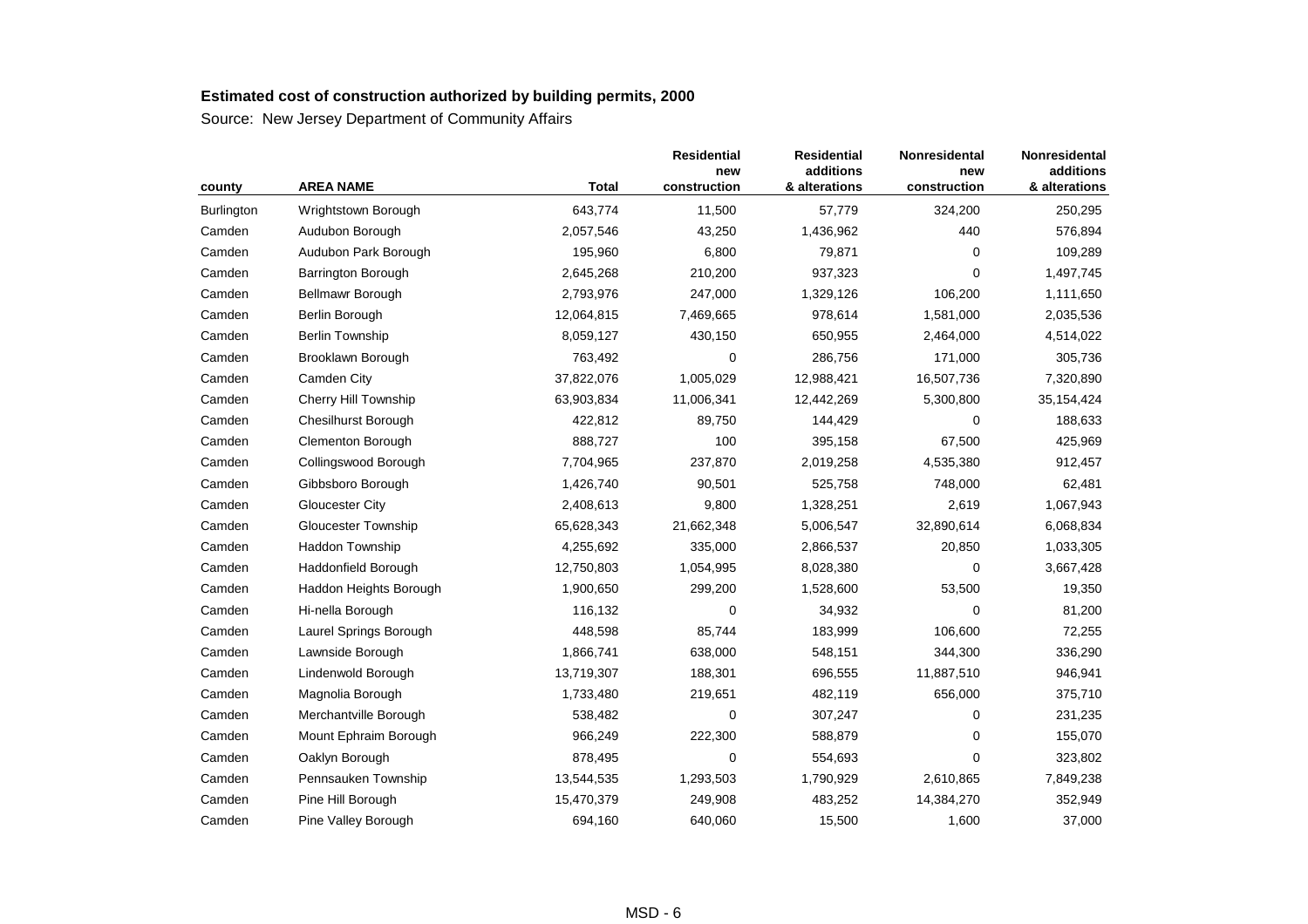| county     | <b>AREA NAME</b>           | <b>Total</b> | <b>Residential</b><br>new<br>construction | <b>Residential</b><br>additions<br>& alterations | Nonresidental<br>new<br>construction | Nonresidental<br>additions<br>& alterations |
|------------|----------------------------|--------------|-------------------------------------------|--------------------------------------------------|--------------------------------------|---------------------------------------------|
| Camden     | Runnemede Borough          | 5,727,416    | 304,800                                   | 960,910                                          | 1,165,730                            | 3,295,976                                   |
| Camden     | Somerdale Borough          | 6,191,549    | 70,000                                    | 645,667                                          | 0                                    | 5,475,882                                   |
| Camden     | Stratford Borough          | 3,514,881    | 398,600                                   | 1,189,836                                        | 0                                    | 1,926,445                                   |
| Camden     | Tavistock Borough          | 0            | 0                                         | $\mathbf 0$                                      | 0                                    | 0                                           |
| Camden     | Voorhees Township          | 33,636,225   | 10,839,694                                | 2,576,996                                        | 7,616,613                            | 12,602,922                                  |
| Camden     | <b>Waterford Township</b>  | 3,929,052    | 1,991,424                                 | 899,277                                          | 141,349                              | 897,002                                     |
| Camden     | Winslow Township           | 21,625,977   | 6,081,226                                 | 2,386,536                                        | 4,476,538                            | 8,681,677                                   |
| Camden     | Woodlynne Borough          | 520,068      | $\mathbf 0$                               | 168,414                                          | 295,000                              | 56,654                                      |
| Cape May   | Avalon Borough             | 35,056,875   | 26,695,436                                | 7,281,354                                        | 49,773                               | 1,030,312                                   |
| Cape May   | Cape May City              | 18,352,815   | 5,675,095                                 | 3,030,685                                        | 507,000                              | 9,140,035                                   |
| Cape May   | Cape May Point Borough     | 2,622,571    | 1,432,438                                 | 944,955                                          | 9,278                                | 235,900                                     |
| Cape May   | Dennis Township            | 7,813,606    | 1,750,255                                 | 1,594,453                                        | 3,393,100                            | 1,075,798                                   |
| Cape May   | Lower Township             | 20,545,105   | 8,821,820                                 | 7,909,294                                        | 1,451,145                            | 2,362,846                                   |
| Cape May   | Middle Township            | 24,453,304   | 9,526,812                                 | 1,144,500                                        | 9,639,709                            | 4,142,283                                   |
| Cape May   | North Wildwood City        | 9,004,813    | 5,283,310                                 | 2,300,243                                        | 52,000                               | 1,369,260                                   |
| Cape May   | Ocean City                 | 73,801,223   | 55,378,991                                | 12,028,168                                       | 174,050                              | 6,220,014                                   |
| Cape May   | Sea Isle City              | 28,616,733   | 24,667,892                                | 3,609,730                                        | 163,100                              | 176,011                                     |
| Cape May   | Stone Harbor Borough       | 19,583,699   | 12,641,850                                | 5,693,182                                        | 875                                  | 1,247,792                                   |
| Cape May   | <b>Upper Township</b>      | 11,773,893   | 5,732,467                                 | 3,576,739                                        | 588,800                              | 1,875,887                                   |
| Cape May   | West Cape May Borough      | 4,046,271    | 2,678,100                                 | 1,184,251                                        | 13,000                               | 170,920                                     |
| Cape May   | West Wildwood Borough      | 862,964      | 252,700                                   | 529,464                                          | $\mathbf 0$                          | 80,800                                      |
| Cape May   | <b>Wildwood City</b>       | 4,348,031    | 1,030,490                                 | 686,574                                          | 229,600                              | 2,401,367                                   |
| Cape May   | Wildwood Crest Borough     | 7,088,720    | 3,407,670                                 | 3,386,584                                        | 7,200                                | 287,266                                     |
| Cape May   | Woodbine Borough           | 1,281,564    | 179,300                                   | 181,372                                          | 79,967                               | 840,925                                     |
| Cumberland | <b>Bridgeton City</b>      | 7,491,029    | 91,000                                    | 1,499,868                                        | 398,030                              | 5,502,131                                   |
| Cumberland | <b>Commercial Township</b> | 1,149,499    | 78,000                                    | 595,828                                          | 58,990                               | 416,681                                     |
| Cumberland | Deerfield Township         | 1,775,132    | 1,192,713                                 | 183,651                                          | 179,710                              | 219,058                                     |
| Cumberland | Downe Township             | 888,281      | 3,900                                     | 182,760                                          | 40,267                               | 661,354                                     |
| Cumberland | <b>Fairfield Township</b>  | 673,475      | 133,100                                   | 269,786                                          | 42,200                               | 228,389                                     |
| Cumberland | Greenwich Township         | 250,734      | 0                                         | 210,734                                          | 40,000                               | $\mathbf 0$                                 |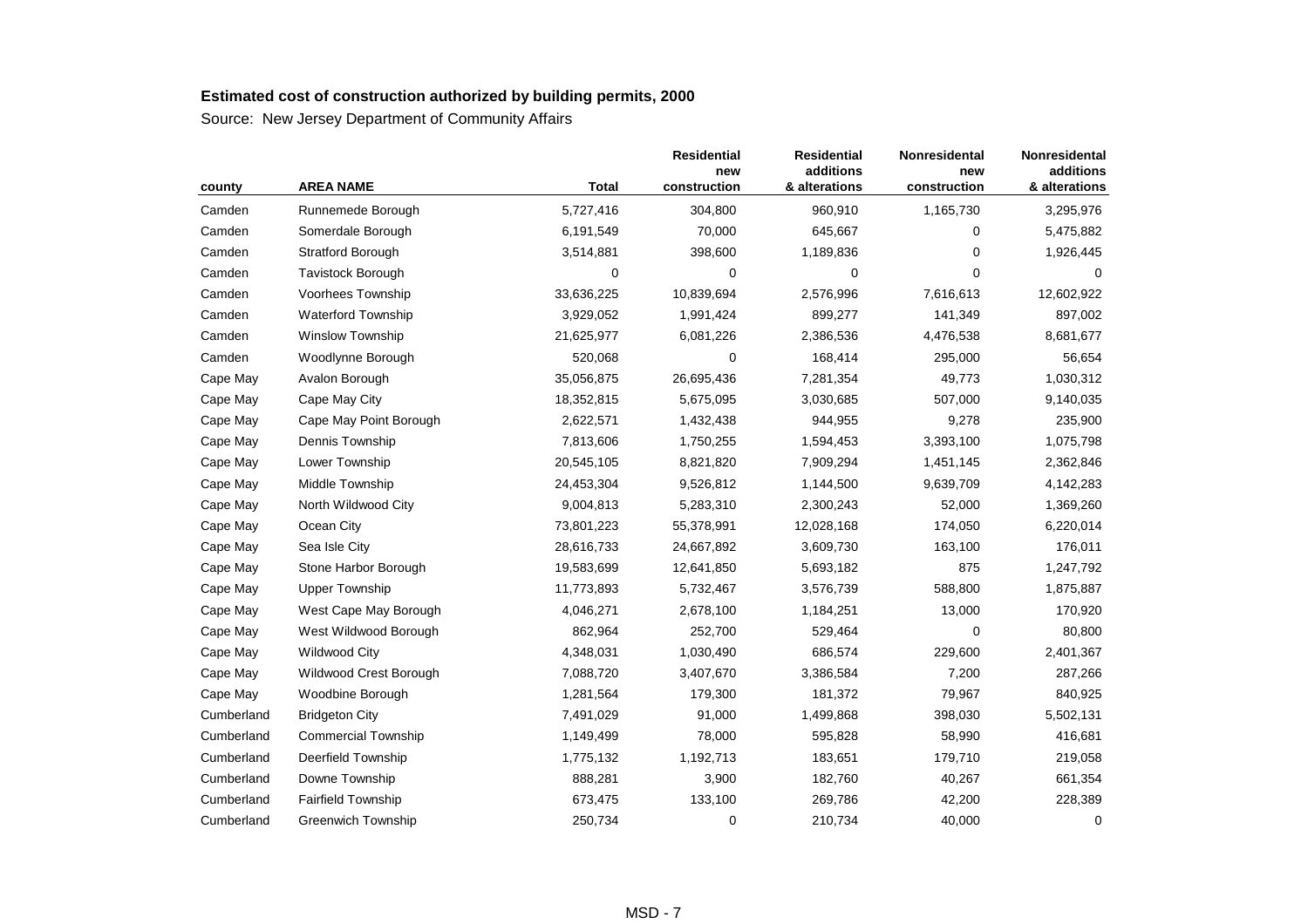| county     | <b>AREA NAME</b>                | <b>Total</b> | <b>Residential</b><br>new<br>construction | <b>Residential</b><br>additions<br>& alterations | Nonresidental<br>new<br>construction | Nonresidental<br>additions<br>& alterations |
|------------|---------------------------------|--------------|-------------------------------------------|--------------------------------------------------|--------------------------------------|---------------------------------------------|
| Cumberland | <b>Hopewell Township</b>        | 6,029,263    | 3,423,200                                 | 800,861                                          | 1,507,171                            | 298,031                                     |
| Cumberland | Lawrence Township               | 1,512,750    | 985,300                                   | 527,450                                          | 0                                    | 0                                           |
| Cumberland | <b>Maurice River Township</b>   | 2,155,473    | 313,700                                   | 488,780                                          | 259,958                              | 1,093,035                                   |
| Cumberland | <b>Millville City</b>           | 13,165,879   | 1,613,902                                 | 2,412,689                                        | 4,795,366                            | 4,343,922                                   |
| Cumberland | Shiloh Borough                  | 17,443       | 0                                         | 6,800                                            | 0                                    | 10,643                                      |
| Cumberland | <b>Stow Creek Township</b>      | 1,070,255    | 613,885                                   | 211,970                                          | 234,100                              | 10,300                                      |
| Cumberland | <b>Upper Deerfield Township</b> | 5,231,136    | 1,646,350                                 | 686,789                                          | 1,235,530                            | 1,662,467                                   |
| Cumberland | Vineland City                   | 55,093,789   | 10,268,060                                | 4,989,561                                        | 26,963,410                           | 12,872,758                                  |
| Essex      | <b>Belleville Town</b>          | 6,315,132    | 753,000                                   | 2,467,537                                        | 791,500                              | 2,303,095                                   |
| Essex      | <b>Bloomfield Township</b>      | 7,879,283    | 151,600                                   | 3,007,942                                        | 862,000                              | 3,857,741                                   |
| Essex      | <b>Caldwell Township</b>        | 17,753,022   | 884,400                                   | 2,282,944                                        | 13,012,511                           | 1,573,167                                   |
| Essex      | Cedar Grove Township            | 8,749,102    | 1,818,400                                 | 3,611,691                                        | 1,921,650                            | 1,397,361                                   |
| Essex      | East Orange City                | 8,722,854    | 38,802                                    | 3,971,750                                        | 690,000                              | 4,022,302                                   |
| Essex      | <b>Essex Fells Township</b>     | 5,547,446    | 1,055,400                                 | 4,195,271                                        | $\mathbf 0$                          | 296,775                                     |
| Essex      | <b>Fairfield Township</b>       | 32,030,807   | 8,791,948                                 | 1,715,425                                        | 13,070,550                           | 8,452,884                                   |
| Essex      | Glen Ridge Borough              | 4,846,445    | 0                                         | 4,473,671                                        | 0                                    | 372,774                                     |
| Essex      | <b>Irvington Township</b>       | 6,836,197    | 324,825                                   | 3,439,921                                        | 704,000                              | 2,367,451                                   |
| Essex      | Livingston Township             | 35,870,979   | 8,834,238                                 | 12,127,413                                       | 3,222,200                            | 11,687,128                                  |
| Essex      | Maplewood Township              | 12,964,230   | 1,082,309                                 | 8,708,207                                        | 706,399                              | 2,467,315                                   |
| Essex      | Millburn Township               | 55,068,198   | 10,579,740                                | 28,910,938                                       | 1,666,667                            | 13,910,853                                  |
| Essex      | <b>Montclair Township</b>       | 33,515,488   | 984,290                                   | 16,768,919                                       | 584,483                              | 15,177,796                                  |
| Essex      | <b>Newark City</b>              | 192,875,093  | 43,839,874                                | 21,882,805                                       | 21,487,036                           | 105,665,378                                 |
| Essex      | North Caldwell Borough          | 6,968,043    | 2,109,200                                 | 4,687,396                                        | 0                                    | 171,447                                     |
| Essex      | <b>Nutley Township</b>          | 60,050,912   | 41,674,391                                | 6,874,485                                        | 129,196                              | 11,372,840                                  |
| Essex      | City of Orange Township         | 5,830,632    | 963,677                                   | 2,150,079                                        | 1,116,001                            | 1,600,875                                   |
| Essex      | Roseland Borough                | 15,614,214   | 417,321                                   | 2,340,678                                        | 4,674,646                            | 8,181,569                                   |
| Essex      | South Orange Village            | 12,841,141   | 1,515,668                                 | 6,419,822                                        | 99,000                               | 4,806,651                                   |
| Essex      | Verona Township                 | 7,622,237    | 1,081,100                                 | 4,930,603                                        | 476,800                              | 1,133,734                                   |
| Essex      | West Caldwell Township          | 13,519,112   | 890,778                                   | 3,341,803                                        | 39,500                               | 9,247,031                                   |
| Essex      | West Orange Township            | 44,462,220   | 15,715,090                                | 7,909,508                                        | 11,810,757                           | 9,026,865                                   |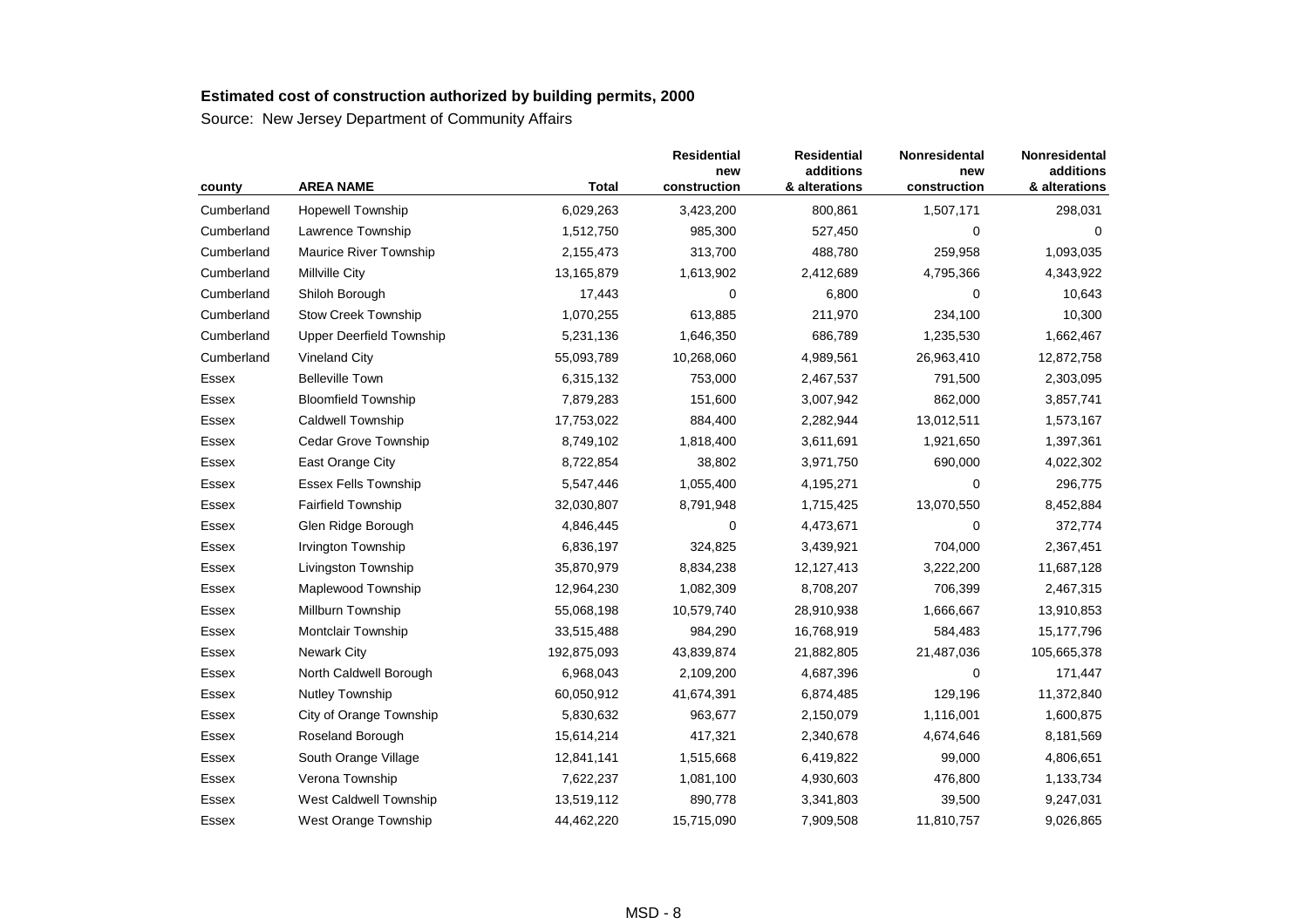| county     | <b>AREA NAME</b>           | <b>Total</b> | <b>Residential</b><br>new<br>construction | <b>Residential</b><br>additions<br>& alterations | Nonresidental<br>new<br>construction | Nonresidental<br>additions<br>& alterations |
|------------|----------------------------|--------------|-------------------------------------------|--------------------------------------------------|--------------------------------------|---------------------------------------------|
| Gloucester | Clayton Borough            | 1,503,626    | 571,217                                   | 570,685                                          | 65,515                               | 296,209                                     |
| Gloucester | <b>Deptford Township</b>   | 31,926,720   | 13,307,428                                | 2,717,479                                        | 12,023,539                           | 3,878,274                                   |
| Gloucester | East Greenwich Township    | 20,424,323   | 13,937,208                                | 2,284,942                                        | 3,158,514                            | 1,043,659                                   |
| Gloucester | <b>Elk Township</b>        | 1,807,836    | 586,600                                   | 479,550                                          | 599,386                              | 142,300                                     |
| Gloucester | Franklin Township          | 11,601,990   | 7,069,224                                 | 1,528,815                                        | 2,112,054                            | 891,897                                     |
| Gloucester | Glassboro Borough          | 8,857,625    | 832,364                                   | 1,456,409                                        | 896,801                              | 5,672,051                                   |
| Gloucester | <b>Greenwich Township</b>  | 14,666,773   | 150,050                                   | 595,372                                          | 12,861,403                           | 1,059,948                                   |
| Gloucester | Harrison Township          | 21,232,648   | 11,145,482                                | 1,380,579                                        | 7,033,625                            | 1,672,962                                   |
| Gloucester | Logan Township             | 27,624,877   | 80,500                                    | 784,153                                          | 17,848,793                           | 8,911,431                                   |
| Gloucester | Mantua Township            | 12,729,817   | 2,175,093                                 | 2,868,983                                        | 4,739,573                            | 2,946,168                                   |
| Gloucester | Monroe Township            | 10,921,897   | 7,918,932                                 | 1,440,047                                        | 521,300                              | 1,041,618                                   |
| Gloucester | National Park Borough      | 372,769      | 0                                         | 372,769                                          | 0                                    | 0                                           |
| Gloucester | Newfield Borough           | 546,197      | 392,000                                   | 154,197                                          | $\mathbf 0$                          | $\Omega$                                    |
| Gloucester | Paulsboro Borough          | 2,408,176    | 122,450                                   | 653,641                                          | 1,267,896                            | 364,189                                     |
| Gloucester | Pitman Borough             | 2,058,437    | 80,000                                    | 1,251,754                                        | 413,000                              | 313,683                                     |
| Gloucester | South Harrison Township    | 5,669,311    | 4,389,496                                 | 390,120                                          | 223,445                              | 666,250                                     |
| Gloucester | Swedesborough Borough      | 944,644      | 12,000                                    | 331,926                                          | 68,021                               | 532,697                                     |
| Gloucester | <b>Washington Township</b> | 52,957,990   | 30,165,026                                | 2,490,308                                        | 4,546,775                            | 15,755,881                                  |
| Gloucester | Wenonah Borough            | 821,974      | 0                                         | 730,443                                          | 24,500                               | 67,031                                      |
| Gloucester | West Deptford Township     | 28,040,082   | 7,529,849                                 | 2,390,342                                        | 13,320,683                           | 4,799,208                                   |
| Gloucester | Westville Borough          | 717,570      | 0                                         | 471,919                                          | 2,400                                | 243,251                                     |
| Gloucester | <b>Woodbury City</b>       | 16,004,360   | 19,701                                    | 1,361,427                                        | 9,384,787                            | 5,238,445                                   |
| Gloucester | Woodbury Heights Borough   | 1,050,114    | 514,520                                   | 434,851                                          | 42,000                               | 58,743                                      |
| Gloucester | <b>Woolwich Township</b>   | 27,920,198   | 23,212,681                                | 34,800                                           | 323,655                              | 4,349,062                                   |
| Hudson     | <b>Bayonne City</b>        | 41,394,059   | 6,589,171                                 | 16,375,793                                       | 8,712,000                            | 9,717,095                                   |
| Hudson     | East Newark Borough        | 427,670      | 12,300                                    | 174,370                                          | $\mathbf 0$                          | 241,000                                     |
| Hudson     | <b>Guttenberg Town</b>     | 6,016,234    | 4,692,058                                 | 1,179,011                                        | 1,180                                | 143,985                                     |
| Hudson     | <b>Harrison Town</b>       | 6,616,313    | 693,500                                   | 1,632,937                                        | 0                                    | 4,289,876                                   |
| Hudson     | Hoboken City               | 57,366,976   | 33,942,050                                | 19,745,500                                       | 0                                    | 3,679,426                                   |
| Hudson     | Jersey City                | 158,266,183  | 11,564,979                                | 26,069,807                                       | 87,439,904                           | 33,191,493                                  |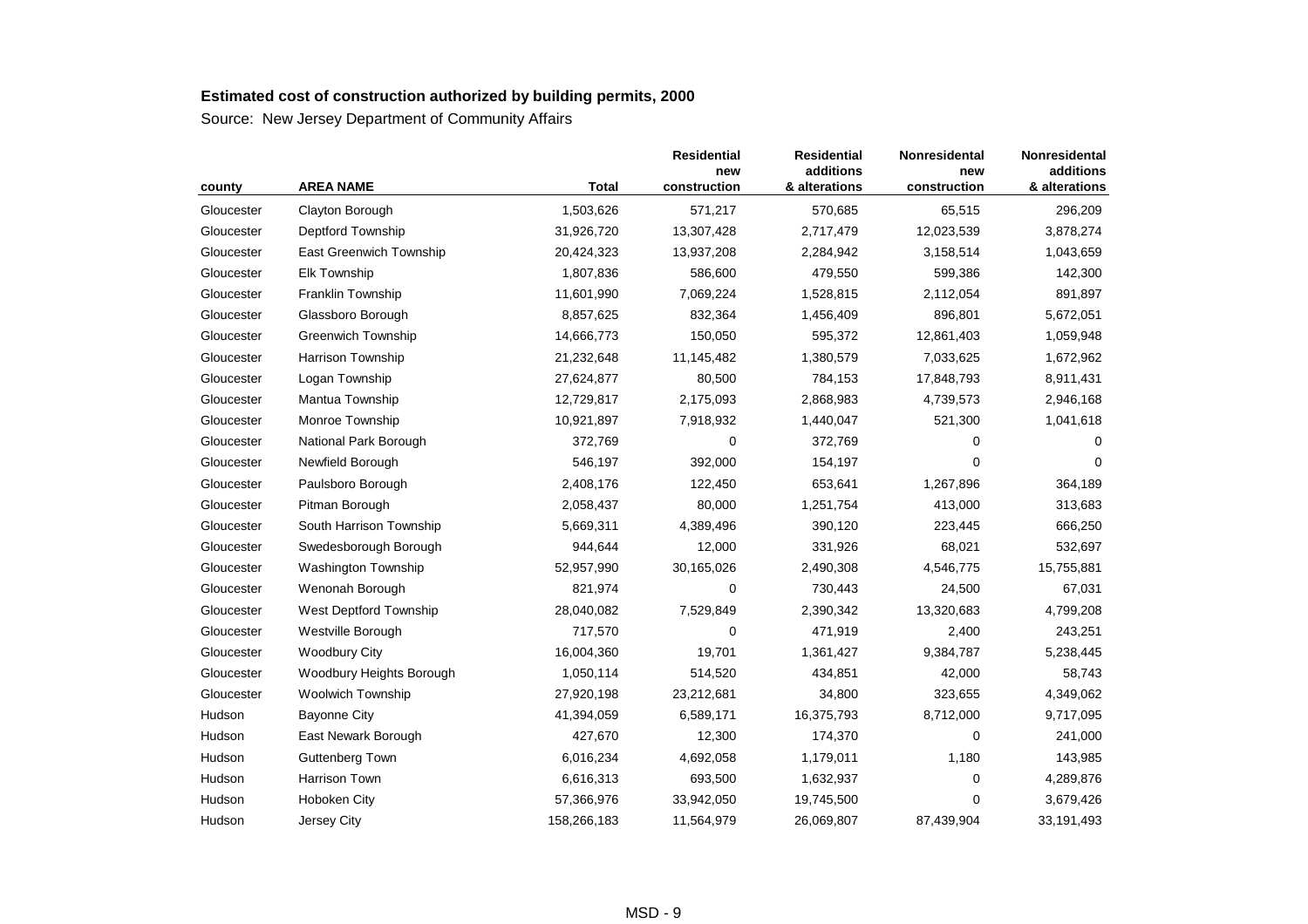| county    | <b>AREA NAME</b>           | <b>Total</b> | <b>Residential</b><br>new<br>construction | <b>Residential</b><br>additions<br>& alterations | Nonresidental<br>new<br>construction | Nonresidental<br>additions<br>& alterations |
|-----------|----------------------------|--------------|-------------------------------------------|--------------------------------------------------|--------------------------------------|---------------------------------------------|
| Hudson    | Kearny Town                | 10,738,945   | 547,650                                   | 3,828,266                                        | 1,896,500                            | 4,466,529                                   |
| Hudson    | North Bergen Township      | 107,144,434  | 35,797,115                                | 5,420,660                                        | 20,142,439                           | 45,784,220                                  |
| Hudson    | Secaucus Town              | 61,713,644   | 152,901                                   | 1,491,370                                        | 15,537,003                           | 44,532,370                                  |
| Hudson    | <b>Union City</b>          | 27,736,059   | 10,197,700                                | 5,402,693                                        | 5,283,300                            | 6,852,366                                   |
| Hudson    | Weehawken Township         | 27,720,437   | 1,980,000                                 | 1,940,571                                        | 0                                    | 23,799,866                                  |
| Hudson    | West New York Town         | 24,971,406   | 9,543,991                                 | 6,621,303                                        | 4,506,500                            | 4,299,612                                   |
| Hunterdon | Alexandria Township        | 7,422,603    | 4,882,110                                 | 1,092,504                                        | 669,202                              | 778,787                                     |
| Hunterdon | Bethlehem Township         | 9,031,294    | 3,458,396                                 | 4,826,851                                        | 33,600                               | 712,447                                     |
| Hunterdon | <b>Bloomsbury Borough</b>  | 762,702      | $\Omega$                                  | 227,199                                          | 325,000                              | 210,503                                     |
| Hunterdon | Califon Borough            | 520,331      | 46,300                                    | 419,484                                          | 9,750                                | 44,797                                      |
| Hunterdon | Clinton Town               | 2,304,084    | 126,900                                   | 962,851                                          | 976,800                              | 237,533                                     |
| Hunterdon | <b>Clinton Township</b>    | 17,705,564   | 8,382,574                                 | 3,406,841                                        | 2,792,380                            | 3,123,769                                   |
| Hunterdon | Delaware Township          | 10,552,042   | 5,341,222                                 | 1,796,181                                        | 942,495                              | 2,472,144                                   |
| Hunterdon | East Amwell Township       | 8,477,474    | 5,129,650                                 | 2,716,548                                        | 357,920                              | 273,356                                     |
| Hunterdon | Flemington Borough         | 3,071,820    | 460,600                                   | 606,135                                          | 55,000                               | 1,950,085                                   |
| Hunterdon | <b>Franklin Township</b>   | 7,668,274    | 4,793,175                                 | 2,096,473                                        | 55,800                               | 722,826                                     |
| Hunterdon | Frenchtown Borough         | 425,171      | 62,300                                    | 335,671                                          | 0                                    | 27,200                                      |
| Hunterdon | Glen Gardner Borough       | 366,844      | 0                                         | 340,610                                          | 13,947                               | 12,287                                      |
| Hunterdon | Hampton Borough            | 478,114      | 81,900                                    | 333,194                                          | 16,000                               | 47,020                                      |
| Hunterdon | High Bridge Borough        | 1,324,790    | 0                                         | 973,114                                          | 43,716                               | 307,960                                     |
| Hunterdon | <b>Holland Township</b>    | 5,180,862    | 852,150                                   | 3,124,029                                        | 942,500                              | 262,183                                     |
| Hunterdon | Kingwood Township          | 7,974,930    | 5,143,997                                 | 1,218,096                                        | 1,345,729                            | 267,108                                     |
| Hunterdon | Lambertville City          | 2,671,768    | 254,040                                   | 1,276,158                                        | 266,000                              | 875,570                                     |
| Hunterdon | Lebanon Borough            | 842,030      | 131,580                                   | 189,075                                          | 9,000                                | 512,375                                     |
| Hunterdon | Lebanon Township           | 12,983,209   | 8,935,485                                 | 2,479,854                                        | 521,919                              | 1,045,951                                   |
| Hunterdon | Milford Borough            | 452,241      | 500                                       | 409,885                                          | $\mathbf 0$                          | 41,856                                      |
| Hunterdon | Raritan Township           | 54,111,697   | 33,017,303                                | 5,011,783                                        | 9,366,360                            | 6,716,251                                   |
| Hunterdon | <b>Readington Township</b> | 27,982,215   | 13,602,939                                | 5,169,851                                        | 7,266,496                            | 1,942,929                                   |
| Hunterdon | Stockton Borough           | 794,225      | 325,000                                   | 398,400                                          | 0                                    | 70,825                                      |
| Hunterdon | <b>Tewksbury Township</b>  | 22,698,541   | 14,804,665                                | 5,115,217                                        | 2,013,087                            | 765,572                                     |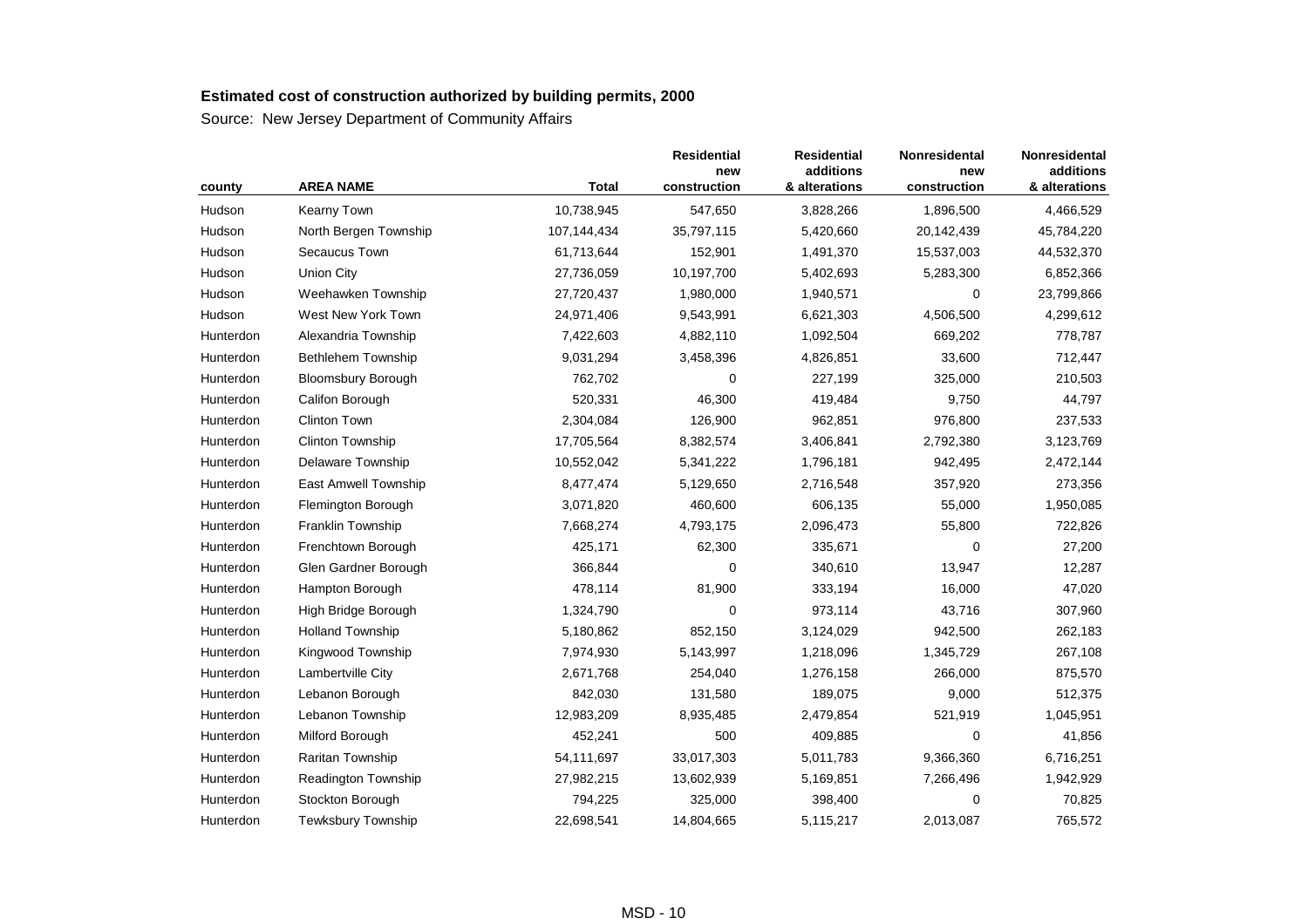| county    | <b>AREA NAME</b>             | <b>Total</b> | <b>Residential</b><br>new<br>construction | <b>Residential</b><br>additions<br>& alterations | <b>Nonresidental</b><br>new<br>construction | Nonresidental<br>additions<br>& alterations |
|-----------|------------------------------|--------------|-------------------------------------------|--------------------------------------------------|---------------------------------------------|---------------------------------------------|
| Hunterdon | <b>Union Township</b>        | 11,302,921   | 5,099,938                                 | 1,062,315                                        | 3,350,150                                   | 1,790,518                                   |
| Hunterdon | West Amwell Township         | 5,912,715    | 3,933,897                                 | 495,347                                          | 900,505                                     | 582,966                                     |
| Mercer    | East Windsor Township        | 50,183,238   | 20,500,488                                | 3,341,122                                        | 13,664,549                                  | 12,677,079                                  |
| Mercer    | <b>Ewing Township</b>        | 34,798,142   | 3,950,475                                 | 3,639,196                                        | 158,600                                     | 27,049,871                                  |
| Mercer    | <b>Hamilton Township</b>     | 47,213,876   | 16,310,808                                | 7,136,271                                        | 12,778,519                                  | 10,988,278                                  |
| Mercer    | <b>Hightstown Borough</b>    | 7,825,749    | 1,195,800                                 | 3,840,627                                        | 951,790                                     | 1,837,532                                   |
| Mercer    | Hopewell Borough             | 15,520,265   | 7,564,699                                 | 940,761                                          | 5,006,343                                   | 2,008,462                                   |
| Mercer    | <b>Hopewell Township</b>     | 138,093,008  | 26,890,625                                | 7,907,563                                        | 90,064,430                                  | 13,230,390                                  |
| Mercer    | Lawrence Township            | 70,616,575   | 21,512,013                                | 7,566,541                                        | 13,659,707                                  | 27,878,314                                  |
| Mercer    | Pennington Borough           | 5,184,430    | 2,335,864                                 | 2,037,132                                        | 0                                           | 811,434                                     |
| Mercer    | Princeton Borough            | 46,752,031   | 461,000                                   | 21,941,215                                       | 2,908,600                                   | 21,441,216                                  |
| Mercer    | Princeton Township           | 75,498,703   | 27,946,605                                | 15,205,218                                       | 6,719,084                                   | 25,627,796                                  |
| Mercer    | <b>Trenton City</b>          | 64,304,504   | 2,422,144                                 | 4,466,176                                        | 39,049,851                                  | 18,366,333                                  |
| Mercer    | Washington Township          | 20,222,159   | 4,519,428                                 | 2,735,138                                        | 8,343,112                                   | 4,624,481                                   |
| Mercer    | West Windsor Township        | 153,090,750  | 25,576,940                                | 6,659,933                                        | 83,732,075                                  | 37,121,802                                  |
| Middlesex | Carteret Borough             | 48,694,031   | 6,028,338                                 | 3,143,594                                        | 1,517,603                                   | 38,004,496                                  |
| Middlesex | Cranbury Township            | 59,559,428   | 5,087,800                                 | 2,958,711                                        | 40,889,880                                  | 10,623,037                                  |
| Middlesex | Dunellen Borough             | 1,357,662    | 180,000                                   | 900,332                                          | 0                                           | 277,330                                     |
| Middlesex | East Brunswick Township      | 70,851,908   | 19,532,689                                | 18,006,358                                       | 1,870,371                                   | 31,442,490                                  |
| Middlesex | Edison Township              | 65,016,467   | 12,652,707                                | 13,275,144                                       | 8,204,126                                   | 30,884,490                                  |
| Middlesex | Helmetta Borough             | 1,954,973    | 992,761                                   | 457,729                                          | 361,882                                     | 142,601                                     |
| Middlesex | <b>Highland Park Borough</b> | 10,513,484   | 5,079,910                                 | 4,663,485                                        | 33,451                                      | 736,638                                     |
| Middlesex | Jamesburg Borough            | 4,077,512    | 3,143,000                                 | 442,342                                          | 58,250                                      | 433,920                                     |
| Middlesex | Old Bridge Township          | 66,238,616   | 25, 137, 264                              | 5,746,652                                        | 24,607,229                                  | 10,747,471                                  |
| Middlesex | Metuchen Borough             | 14,964,710   | 3,782,136                                 | 4,251,393                                        | 2,962,965                                   | 3,968,216                                   |
| Middlesex | Middlesex Borough            | 4,184,929    | 165,500                                   | 2,054,974                                        | 825,475                                     | 1,138,980                                   |
| Middlesex | Milltown Borough             | 14,373,894   | 1,052,000                                 | 1,659,243                                        | 9,985,290                                   | 1,677,361                                   |
| Middlesex | Monroe Township              | 134,978,217  | 52,370,238                                | 3,177,091                                        | 54,664,576                                  | 24,766,312                                  |
| Middlesex | New Brunsick City            | 26,115,543   | 2,733,783                                 | 4,725,208                                        | 8,545,390                                   | 10,111,162                                  |
| Middlesex | North Brunswick Township     | 37,638,089   | 13,716,408                                | 2,873,586                                        | 8,195,291                                   | 12,852,804                                  |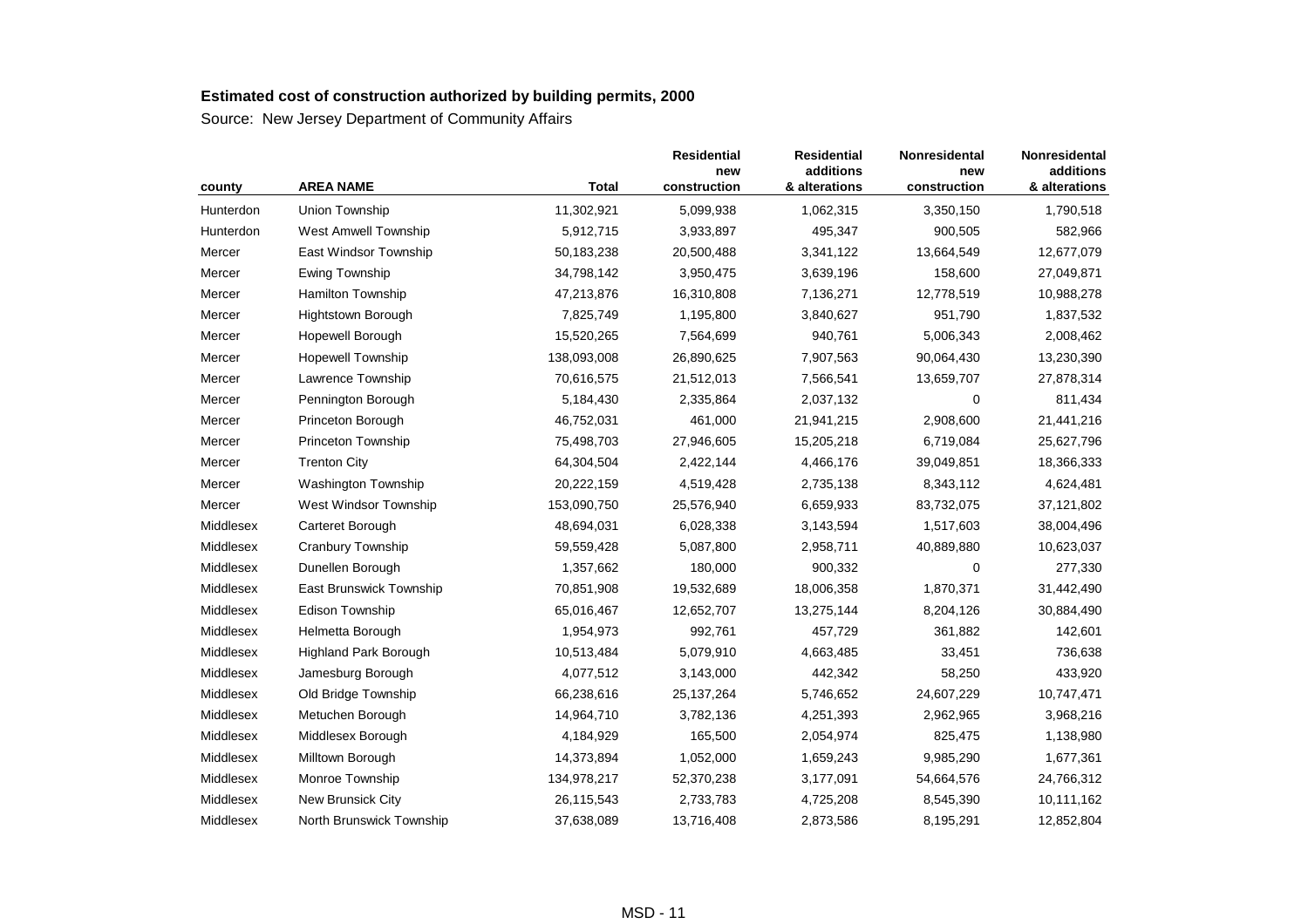| county    | <b>AREA NAME</b>             | <b>Total</b> | <b>Residential</b><br>new<br>construction | <b>Residential</b><br>additions<br>& alterations | <b>Nonresidental</b><br>new<br>construction | Nonresidental<br>additions<br>& alterations |
|-----------|------------------------------|--------------|-------------------------------------------|--------------------------------------------------|---------------------------------------------|---------------------------------------------|
| Middlesex | Perth Amboy City             | 12,276,766   | 1,054,848                                 | 4,001,646                                        | 418,300                                     | 6,801,972                                   |
| Middlesex | Piscataway Township          | 59,742,165   | 4,749,756                                 | 4,813,568                                        | 23,766,465                                  | 26,412,376                                  |
| Middlesex | Plainsboro Township          | 59,966,259   | 20,764,828                                | 4,210,236                                        | 6,927,449                                   | 28,063,746                                  |
| Middlesex | Sayreville Borough           | 35,953,867   | 8,368,530                                 | 2,040,384                                        | 9,406,838                                   | 16,138,115                                  |
| Middlesex | South Amboy City             | 1,738,254    | 93,000                                    | 905,845                                          | 180,354                                     | 559,055                                     |
| Middlesex | South Brunswick Township     | 97,882,879   | 30,026,006                                | 7,916,818                                        | 12,916,080                                  | 47,023,975                                  |
| Middlesex | South Plainfield Borough     | 20,782,094   | 4,403,855                                 | 1,527,955                                        | 1,514,800                                   | 13,335,484                                  |
| Middlesex | South River Borough          | 12,550,562   | 9,578,694                                 | 1,913,491                                        | 437,500                                     | 620,877                                     |
| Middlesex | Spotswood Borough            | 2,112,174    | 566,400                                   | 667,139                                          | 267,480                                     | 611,155                                     |
| Middlesex | Woodbridge Township          | 106,187,440  | 15,422,862                                | 8,120,766                                        | 63,811,697                                  | 18,832,115                                  |
| Monmouth  | Allenhurst Borough           | 897,961      | 0                                         | 881,571                                          | 0                                           | 16,390                                      |
| Monmouth  | Allentown Borough            | 554,238      | 0                                         | 308,788                                          | 0                                           | 245,450                                     |
| Monmouth  | <b>Asbury Park City</b>      | 4,991,877    | 495,000                                   | 2,427,293                                        | 300,000                                     | 1,769,584                                   |
| Monmouth  | Atlantic Highlands Borough   | 2,030,677    | 65,000                                    | 809,552                                          | 375,000                                     | 781,125                                     |
| Monmouth  | Avon-by-the-Sea Borough      | 3,626,291    | 740,000                                   | 2,737,391                                        | 0                                           | 148,900                                     |
| Monmouth  | <b>Belmar Borough</b>        | 250,635      | 77,550                                    | 160,785                                          | 0                                           | 12,300                                      |
| Monmouth  | <b>Bradley Beach Borough</b> | 2,975,806    | 1,055,075                                 | 1,679,687                                        | 14,000                                      | 227,044                                     |
| Monmouth  | <b>Brielle Borough</b>       | 6,371,627    | 3,140,142                                 | 2,438,765                                        | 27,400                                      | 765,320                                     |
| Monmouth  | <b>Colts Neck Township</b>   | 32,172,447   | 22,313,290                                | 3,192,580                                        | 388,002                                     | 6,278,575                                   |
| Monmouth  | Deal Borough                 | 5,062,303    | 2,175,000                                 | 2,391,758                                        | 299,900                                     | 195,645                                     |
| Monmouth  | Eatontown Borough            | 22,100,780   | 352,705                                   | 1,634,696                                        | 7,517,675                                   | 12,595,704                                  |
| Monmouth  | Englishtown Borough          | 467,288      | 349,000                                   | 91,647                                           | 5,900                                       | 20,741                                      |
| Monmouth  | Fair Haven Borough           | 7,627,957    | 1,889,000                                 | 5,030,112                                        | 10,000                                      | 698,845                                     |
| Monmouth  | Farmingdale Borough          | 499,565      | 162,500                                   | 157,891                                          | 17,623                                      | 161,551                                     |
| Monmouth  | Freehold Borough             | 7,098,250    | 444,293                                   | 3,710,339                                        | 667,591                                     | 2,276,027                                   |
| Monmouth  | Freehold Township            | 65,545,314   | 31,897,814                                | 6,511,951                                        | 5,296,111                                   | 21,839,438                                  |
| Monmouth  | Highlands Borough            | 2,125,144    | 1,085,550                                 | 913,823                                          | 73,700                                      | 52,071                                      |
| Monmouth  | <b>Holmdel Township</b>      | 43,765,169   | 22,545,710                                | 6,817,254                                        | 659,634                                     | 13,742,571                                  |
| Monmouth  | <b>Howell Township</b>       | 30,048,318   | 12,833,300                                | 8,830,106                                        | 36,000                                      | 8,348,912                                   |
| Monmouth  | Interlaken Borough           | 620,430      | 61,000                                    | 559,430                                          | 0                                           | $\mathbf 0$                                 |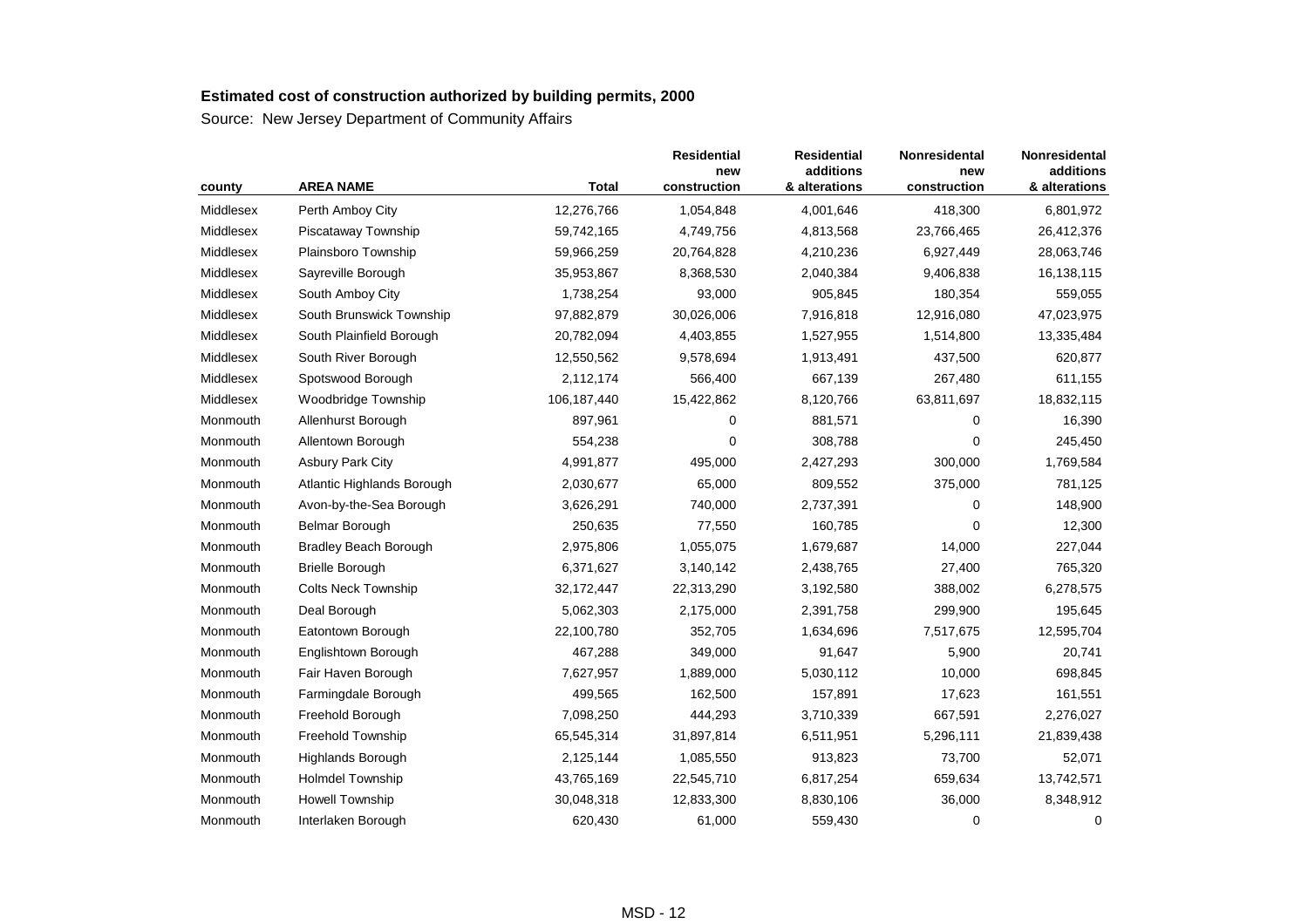| county   | <b>AREA NAME</b>            | <b>Total</b> | <b>Residential</b><br>new<br>construction | <b>Residential</b><br>additions<br>& alterations | Nonresidental<br>new<br>construction | Nonresidental<br>additions<br>& alterations |
|----------|-----------------------------|--------------|-------------------------------------------|--------------------------------------------------|--------------------------------------|---------------------------------------------|
| Monmouth | Keansburg Borough           | 2,175,478    | 244,640                                   | 1,561,203                                        | 160,400                              | 209,235                                     |
| Monmouth | Keyport Borough             | 5,011,657    | 130,400                                   | 730,825                                          | 396,600                              | 3,753,832                                   |
| Monmouth | Little Silver Borough       | 7,334,350    | 2,372,692                                 | 4,123,023                                        | 14,399                               | 824,236                                     |
| Monmouth | Loch Arbour Village         | 436,300      | 0                                         | 334,250                                          | 0                                    | 102,050                                     |
| Monmouth | Long Branch City            | 15,242,875   | 7,524,410                                 | 4,275,266                                        | 114,200                              | 3,328,999                                   |
| Monmouth | Manalapan Township          | 78,856,262   | 44,706,822                                | 5,436,173                                        | 17,729,286                           | 10,983,981                                  |
| Monmouth | Manasquan Borough           | 9,094,905    | 3,224,650                                 | 3,619,015                                        | 1,096,300                            | 1,154,940                                   |
| Monmouth | Marlboro Township           | 61,212,374   | 36,851,431                                | 9,864,359                                        | 7,083,383                            | 7,413,201                                   |
| Monmouth | Matawan Borough             | 5,015,957    | 1,458,000                                 | 1,745,290                                        | 0                                    | 1,812,667                                   |
| Monmouth | Aberdeen Township           | 9,075,944    | 1,913,673                                 | 2,897,931                                        | 2,830,651                            | 1,433,689                                   |
| Monmouth | Middletown Township         | 87,461,050   | 10,203,744                                | 29,030,439                                       | 6,875,003                            | 41,351,864                                  |
| Monmouth | Millstone Township          | 27,545,828   | 14,611,184                                | 7,218,626                                        | 2,830,817                            | 2,885,201                                   |
| Monmouth | Monmouth Beach Borough      | 5,062,167    | 1,805,800                                 | 2,225,993                                        | 17,000                               | 1,013,374                                   |
| Monmouth | Neptune Township            | 16,883,266   | 4,763,811                                 | 6,168,603                                        | 736,614                              | 5,214,238                                   |
| Monmouth | Neptune City Borough        | 1,570,335    | 104,000                                   | 810,022                                          | $\Omega$                             | 656,313                                     |
| Monmouth | <b>Tinton Falls Borough</b> | 70,851,741   | 36,423,902                                | 3,163,938                                        | 26,408,338                           | 4,855,563                                   |
| Monmouth | Ocean Township              | 20,406,745   | 6,691,755                                 | 6,682,010                                        | 2,499,743                            | 4,533,237                                   |
| Monmouth | Oceanport Borough           | 4,802,679    | 1,846,010                                 | 2,956,669                                        | 0                                    | 0                                           |
| Monmouth | <b>Hazlet Township</b>      | 18,121,149   | 638,070                                   | 4,825,912                                        | 3,161,250                            | 9,495,917                                   |
| Monmouth | Red Bank Borough            | 11,077,492   | 2,093,441                                 | 2,749,022                                        | 223,152                              | 6,011,877                                   |
| Monmouth | Roosevelt Borough           | 100,451      | 7,000                                     | 85,424                                           | 0                                    | 8,027                                       |
| Monmouth | Rumson Borough              | 28,987,794   | 13,258,355                                | 12,744,537                                       | 411,828                              | 2,573,074                                   |
| Monmouth | Sea Bright Borough          | 1,136,710    | 414,000                                   | 480,740                                          | 0                                    | 241,970                                     |
| Monmouth | Sea Girt Borough            | 5,218,514    | 1,927,415                                 | 3,081,673                                        | 41,600                               | 167,826                                     |
| Monmouth | Shrewsbury Borough          | 18,174,488   | 3,326,650                                 | 2,839,497                                        | 9,160,325                            | 2,848,016                                   |
| Monmouth | <b>Shrewsbury Township</b>  | 166,785      | 0                                         | 149,794                                          | 0                                    | 16,991                                      |
| Monmouth | South Belmar Borough        | 879,519      | 179,000                                   | 439,419                                          | 180,000                              | 81,100                                      |
| Monmouth | Spring Lake Borough         | 17,279,447   | 8,705,671                                 | 5,230,384                                        | 3,000                                | 3,340,392                                   |
| Monmouth | Spring Lake Heights Borough | 3,374,337    | 1,292,528                                 | 1,666,298                                        | 0                                    | 415,511                                     |
| Monmouth | Union Beach Borough         | 4,940,530    | 3,189,401                                 | 1,363,229                                        | 0                                    | 387,900                                     |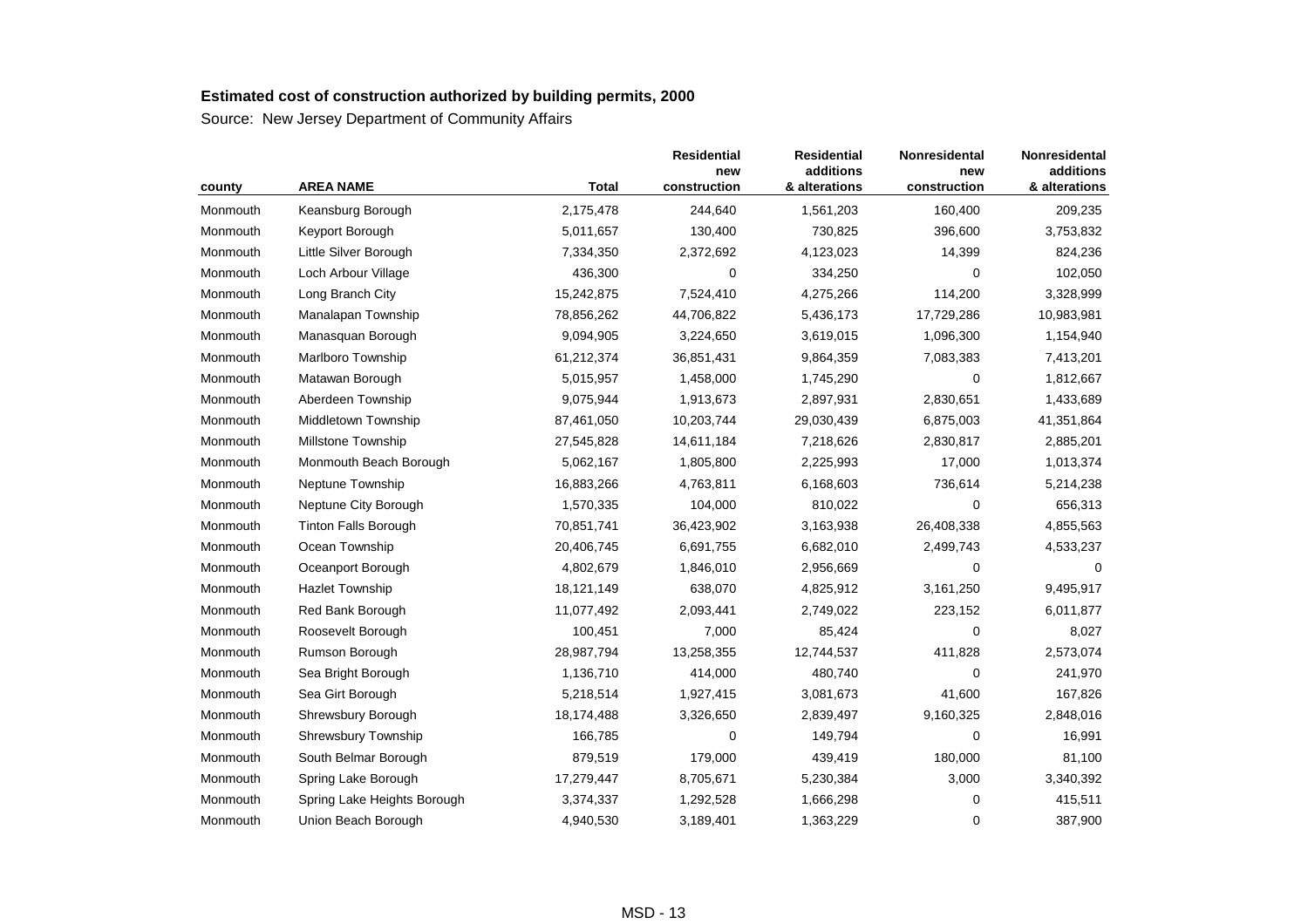| county   | <b>AREA NAME</b>               | <b>Total</b> | <b>Residential</b><br>new<br>construction | <b>Residential</b><br>additions<br>& alterations | Nonresidental<br>new<br>construction | Nonresidental<br>additions<br>& alterations |
|----------|--------------------------------|--------------|-------------------------------------------|--------------------------------------------------|--------------------------------------|---------------------------------------------|
| Monmouth | <b>Upper Freehold Township</b> | 25,104,747   | 21,938,995                                | 847,966                                          | 1,278,279                            | 1,039,507                                   |
| Monmouth | Wall Township                  | 87,335,996   | 19,280,545                                | 7,715,562                                        | 50,232,309                           | 10,107,580                                  |
| Monmouth | West Long Branch Borough       | 18,354,968   | 1,046,750                                 | 2,919,022                                        | 11,732,050                           | 2,657,146                                   |
| Morris   | <b>Boonton Town</b>            | 4,212,120    | 501,000                                   | 1,613,200                                        | 279,700                              | 1,818,220                                   |
| Morris   | <b>Boonton Township</b>        | 11,558,477   | 7,361,980                                 | 2,176,517                                        | 255,300                              | 1,764,680                                   |
| Morris   | <b>Butler Borough</b>          | 12,161,115   | 10,682,641                                | 1,115,973                                        | 0                                    | 362,501                                     |
| Morris   | Chatham Borough                | 11,503,395   | 1,220,800                                 | 7,929,213                                        | 360,000                              | 1,993,382                                   |
| Morris   | Chatham Township               | 14,411,732   | 2,043,208                                 | 8,845,958                                        | 857,995                              | 2,664,571                                   |
| Morris   | Chester Borough                | 3,648,485    | 1,182,345                                 | 658,435                                          | 363,000                              | 1,444,705                                   |
| Morris   | <b>Chester Township</b>        | 32,305,205   | 17,072,901                                | 4,292,993                                        | 10,206,981                           | 732,330                                     |
| Morris   | Denville Township              | 11,704,274   | 7,423,219                                 | 2,500,011                                        | 220,900                              | 1,560,144                                   |
| Morris   | Dover Town                     | 6,076,874    | 1,681,775                                 | 1,673,496                                        | 210,900                              | 2,510,703                                   |
| Morris   | East Hanover Township          | 27,510,686   | 4,221,600                                 | 2,879,145                                        | 14,716,800                           | 5,693,141                                   |
| Morris   | Florham Park Borough           | 52,210,624   | 29,216,200                                | 5,387,431                                        | 12,391,908                           | 5,215,085                                   |
| Morris   | Hanover Township               | 35,103,713   | 2,142,791                                 | 3,496,189                                        | 21,380,050                           | 8,084,683                                   |
| Morris   | <b>Harding Township</b>        | 25,489,890   | 12,471,268                                | 6,468,595                                        | 441,493                              | 6,108,534                                   |
| Morris   | Jefferson Township             | 13,726,348   | 6,296,515                                 | 5,230,793                                        | 646,206                              | 1,552,834                                   |
| Morris   | Kinnelon Borough               | 20,966,701   | 11,871,711                                | 7,931,340                                        | 0                                    | 1,163,650                                   |
| Morris   | Lincoln Park Borough           | 7,608,252    | 4,881,146                                 | 2,634,369                                        | 15,500                               | 77,237                                      |
| Morris   | Madison Borough                | 18,007,113   | 740,950                                   | 10,494,654                                       | 1,818,000                            | 4,953,509                                   |
| Morris   | Mendham Borough                | 10,687,490   | 3,940,300                                 | 5,476,480                                        | 343,800                              | 926,910                                     |
| Morris   | Mendham Township               | 24,994,827   | 16,414,472                                | 7,342,484                                        | 160,400                              | 1,077,471                                   |
| Morris   | Mine Hill Township             | 2,589,379    | 957,556                                   | 946,980                                          | 259,000                              | 425,843                                     |
| Morris   | Montville Township             | 37,525,589   | 14,614,174                                | 6,882,864                                        | 4,690,381                            | 11,338,170                                  |
| Morris   | Morris Township                | 25,946,362   | 4,388,085                                 | 7,634,367                                        | 4,555,725                            | 9,368,185                                   |
| Morris   | Morris Plains Borough          | 11,518,463   | 1,796,755                                 | 3,354,669                                        | 22,000                               | 6,345,039                                   |
| Morris   | <b>Morristown Town</b>         | 40,562,899   | 10,734,800                                | 3,966,528                                        | 11,977,841                           | 13,883,730                                  |
| Morris   | Mountain Lakes Borough         | 16,031,141   | 5,044,075                                 | 5,786,268                                        | 1,150,500                            | 4,050,298                                   |
| Morris   | Mount Arlington Borough        | 11,745,753   | 150,700                                   | 1,574,860                                        | 8,677,487                            | 1,342,706                                   |
| Morris   | Mount Olive Township           | 40,277,617   | 16,770,778                                | 3,725,318                                        | 13,258,289                           | 6,523,232                                   |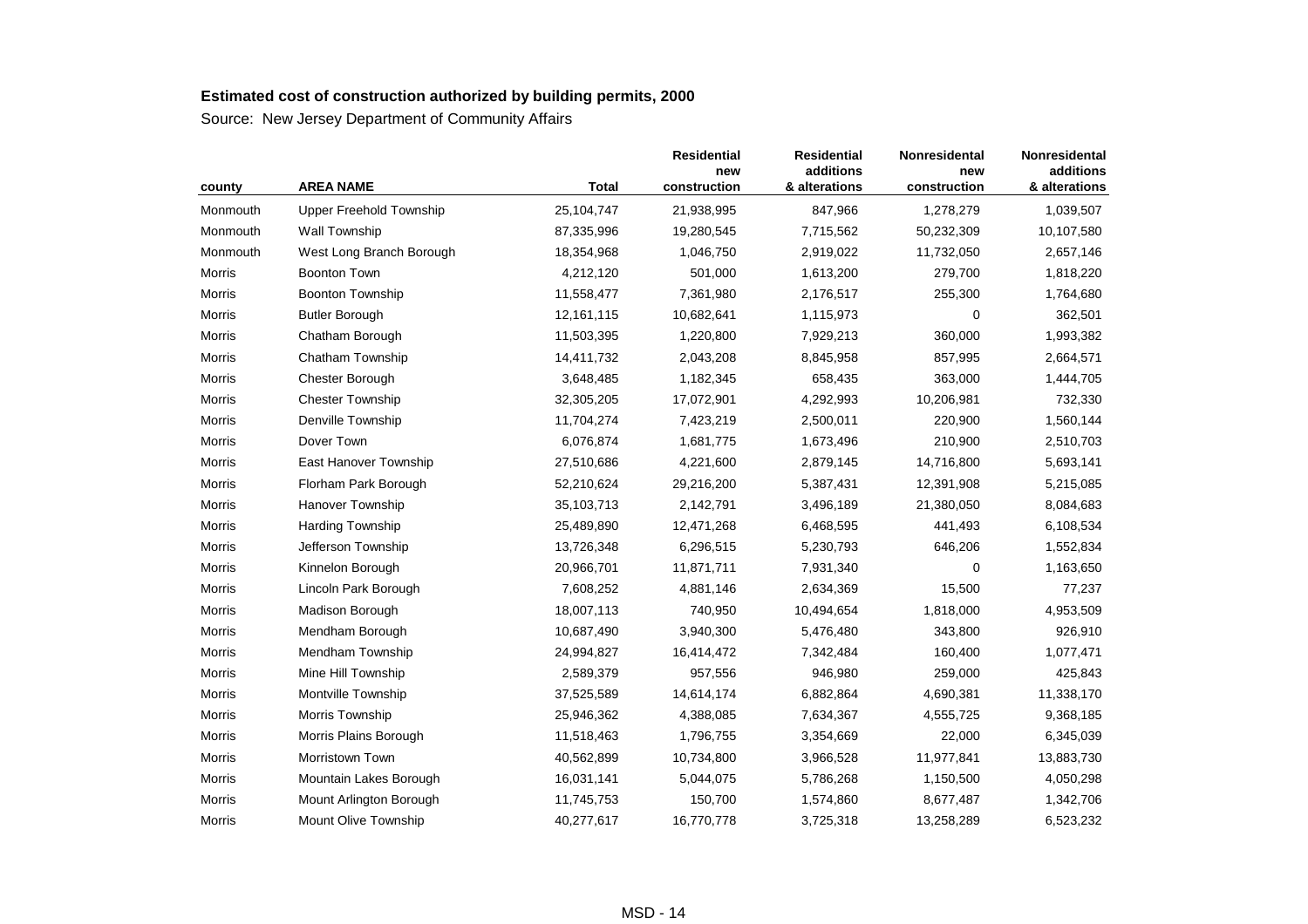| county | <b>AREA NAME</b>           | <b>Total</b> | <b>Residential</b><br>new<br>construction | <b>Residential</b><br>additions<br>& alterations | Nonresidental<br>new<br>construction | Nonresidental<br>additions<br>& alterations |
|--------|----------------------------|--------------|-------------------------------------------|--------------------------------------------------|--------------------------------------|---------------------------------------------|
| Morris | Netcong Borough            | 599,536      | 85,000                                    | 376,936                                          | $\pmb{0}$                            | 137,600                                     |
| Morris | Parsippany-Troy Hills Twp  | 129,032,043  | 27,874,741                                | 8,231,517                                        | 34,050,963                           | 58,874,822                                  |
| Morris | Long Hill Township         | 8,927,013    | 2,969,658                                 | 4,192,691                                        | 610,820                              | 1,153,844                                   |
| Morris | Pequannock Township        | 27,178,827   | 1,330,900                                 | 4,742,099                                        | 19,042,000                           | 2,063,828                                   |
| Morris | Randolph Township          | 43,441,997   | 20,453,104                                | 7,409,261                                        | 7,630,045                            | 7,949,587                                   |
| Morris | Riverdale Borough          | 5,641,326    | 2,171,500                                 | 1,443,439                                        | 233,300                              | 1,793,087                                   |
| Morris | Rockaway Borough           | 2,199,306    | 474,785                                   | 1,017,154                                        | 0                                    | 707,367                                     |
| Morris | Rockaway Township          | 40,005,575   | 13,673,581                                | 12,088,449                                       | 299,436                              | 13,944,109                                  |
| Morris | Roxbury Township           | 36,305,665   | 17,694,571                                | 6,435,135                                        | 7,685,558                            | 4,490,401                                   |
| Morris | Victory Gardens Borough    | 191,110      | 2,800                                     | 131,330                                          | 17,640                               | 39,340                                      |
| Morris | <b>Washington Township</b> | 28,820,464   | 21,181,719                                | 5,498,668                                        | 630,263                              | 1,509,814                                   |
| Morris | Wharton Borough            | 11,391,087   | 3,290,050                                 | 764,828                                          | 5,905,000                            | 1,431,209                                   |
| Ocean  | Barnegat Light Borough     | 4,075,840    | 2,651,500                                 | 1,297,677                                        | 0                                    | 126,663                                     |
| Ocean  | Bay Head Borough           | 6,275,083    | 1,232,672                                 | 4,507,490                                        | 0                                    | 534,921                                     |
| Ocean  | Beach Haven Borough        | 9,722,243    | 4,940,481                                 | 3,447,558                                        | 1,045,202                            | 289,002                                     |
| Ocean  | Beachwood Borough          | 4,236,106    | 2,285,200                                 | 1,950,906                                        | 0                                    | $\Omega$                                    |
| Ocean  | <b>Berkeley Township</b>   | 63,012,432   | 43,213,541                                | 7,761,708                                        | 9,215,800                            | 2,821,383                                   |
| Ocean  | <b>Brick Township</b>      | 67,295,378   | 34,801,976                                | 11,704,436                                       | 9,939,806                            | 10,849,160                                  |
| Ocean  | Dover Township             | 112,431,479  | 55,307,915                                | 20,019,395                                       | 18,902,086                           | 18,202,083                                  |
| Ocean  | Eagleswood Township        | 1,195,587    | 565,952                                   | 334,360                                          | 2                                    | 295,273                                     |
| Ocean  | Harvey Cedars Borough      | 5,233,230    | 2,470,000                                 | 2,763,230                                        | 0                                    | 0                                           |
| Ocean  | Island Heights Borough     | 1,343,535    | 288,850                                   | 756,485                                          | 200,400                              | 97,800                                      |
| Ocean  | Jackson Township           | 175,537,803  | 126,890,738                               | 7,050,895                                        | 31,494,062                           | 10,102,108                                  |
| Ocean  | Lacey Township             | 23,631,736   | 15,586,822                                | 4,056,416                                        | 1,542,000                            | 2,446,498                                   |
| Ocean  | Lakehurst Borough          | 767,432      | 100,000                                   | 298,810                                          | 5,940                                | 362,682                                     |
| Ocean  | Lakewood Township          | 97,160,167   | 51,739,039                                | 6,921,235                                        | 24,463,949                           | 14,035,944                                  |
| Ocean  | Lavallette Borough         | 6,135,672    | 1,668,300                                 | 3,776,306                                        | 380,650                              | 310,416                                     |
| Ocean  | Little Egg Harbor Township | 34,799,004   | 19,947,464                                | 7,666,850                                        | 6,872,675                            | 312,015                                     |
| Ocean  | Long Beach Township        | 5,310,200    | 4,362,000                                 | 948,200                                          | 0                                    | $\Omega$                                    |
| Ocean  | Manchester Township        | 40,046,270   | 34,443,960                                | 4,140,163                                        | 275,295                              | 1,186,852                                   |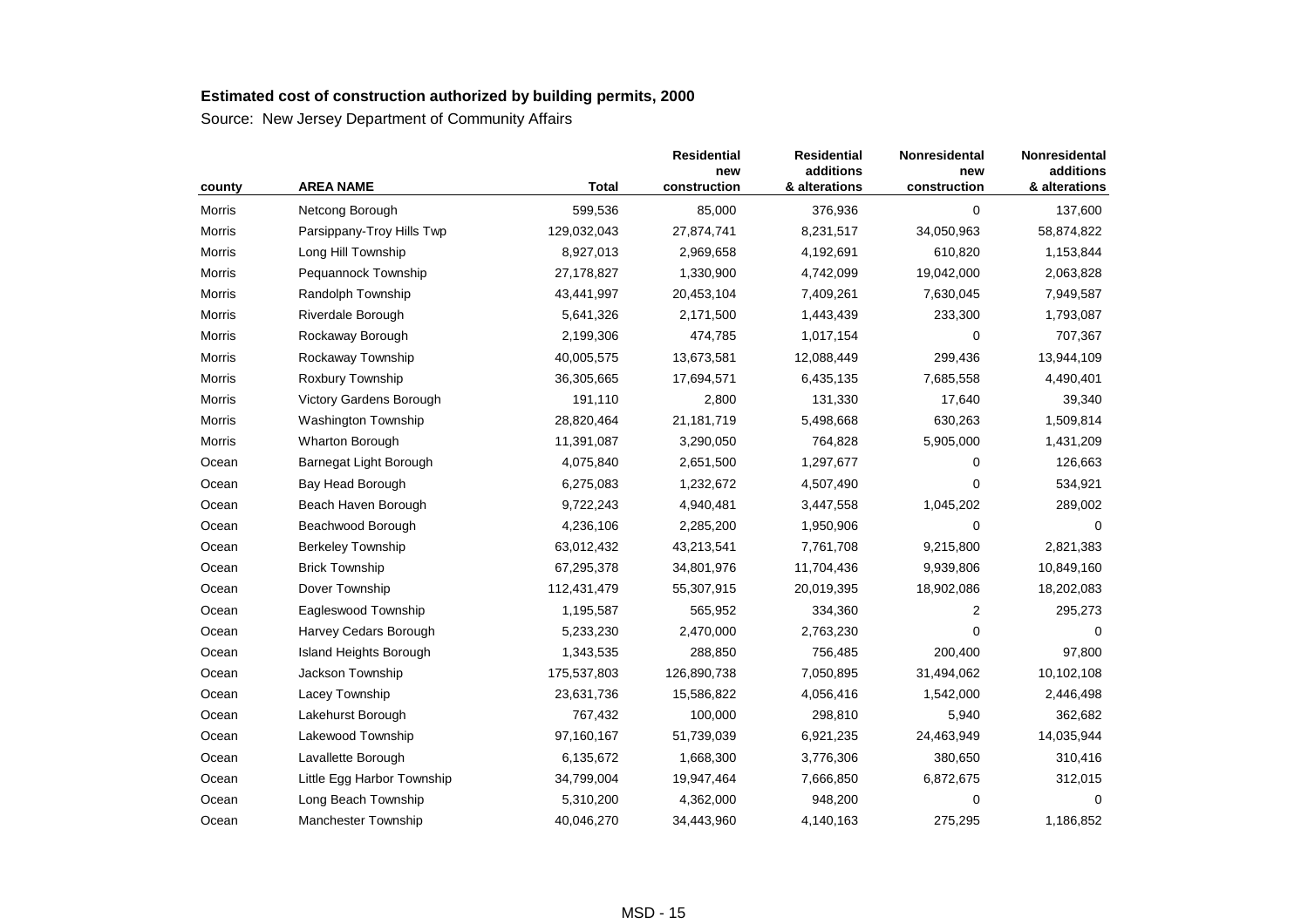| county  | <b>AREA NAME</b>          | <b>Total</b> | <b>Residential</b><br>new<br>construction | <b>Residential</b><br>additions<br>& alterations | Nonresidental<br>new<br>construction | Nonresidental<br>additions<br>& alterations |
|---------|---------------------------|--------------|-------------------------------------------|--------------------------------------------------|--------------------------------------|---------------------------------------------|
| Ocean   | Mantoloking Borough       | 6,913,159    | 3,054,707                                 | 3,087,946                                        | 96,800                               | 673,706                                     |
| Ocean   | Ocean Township            | 7,864,354    | 4,646,245                                 | 1,883,541                                        | 60,570                               | 1,273,998                                   |
| Ocean   | Ocean Gate Borough        | 1,438,574    | 446,200                                   | 895,904                                          | 18,700                               | 77,770                                      |
| Ocean   | Pine Beach Borough        | 1,300,299    | 354,500                                   | 783,799                                          | 0                                    | 162,000                                     |
| Ocean   | <b>Plumsted Township</b>  | 17,350,650   | 13,654,168                                | 1,520,673                                        | 1,255,594                            | 920,215                                     |
| Ocean   | Point Pleasant Borough    | 18,175,656   | 6,992,697                                 | 7,140,652                                        | 549,452                              | 3,492,855                                   |
| Ocean   | Point Pleasant Beach Boro | 7,704,922    | 3,299,966                                 | 2,456,848                                        | 103,200                              | 1,844,908                                   |
| Ocean   | Seaside Heights Borough   | 1,731,238    | 4,500                                     | 890,968                                          | 309,000                              | 526,770                                     |
| Ocean   | Seaside Park Borough      | 3,869,083    | 1,632,775                                 | 2,136,658                                        | 25,000                               | 74,650                                      |
| Ocean   | Ship Bottom Borough       | 4,776,452    | 2,029,655                                 | 2,275,989                                        | 0                                    | 470,808                                     |
| Ocean   | South Toms River Borough  | 358,319      | 80,000                                    | 216,209                                          | 0                                    | 62,110                                      |
| Ocean   | <b>Stafford Township</b>  | 48,987,465   | 29,755,855                                | 3,525,063                                        | 6,879,706                            | 8,826,841                                   |
| Ocean   | Surf City Borough         | 6,315,041    | 3,461,000                                 | 2,854,041                                        | $\mathbf 0$                          | $\Omega$                                    |
| Ocean   | <b>Tuckerton Borough</b>  | 4,108,227    | 219,665                                   | 1,019,628                                        | 2,364,180                            | 504,754                                     |
| Ocean   | <b>Barnegat Township</b>  | 24,727,629   | 12,345,364                                | 1,261,146                                        | 8,550,686                            | 2,570,433                                   |
| Passaic | Bloomingdale Borough      | 2,928,921    | 751,161                                   | 1,927,234                                        | $\Omega$                             | 250,526                                     |
| Passaic | <b>Clifton City</b>       | 61,329,111   | 7,141,822                                 | 8,919,420                                        | 20,430,600                           | 24,837,269                                  |
| Passaic | Haledon Borough           | 4,826,029    | 0                                         | 877,332                                          | 1,013,000                            | 2,935,697                                   |
| Passaic | Hawthorne Borough         | 9,580,251    | 626,900                                   | 3,961,997                                        | 904,650                              | 4,086,704                                   |
| Passaic | Little Falls Township     | 6,743,123    | 2,004,650                                 | 2,109,108                                        | 47,500                               | 2,581,865                                   |
| Passaic | North Haledon Borough     | 3,931,955    | 1,653,242                                 | 2,042,653                                        | 38,000                               | 198,060                                     |
| Passaic | Passaic City              | 25,107,646   | 1,607,050                                 | 5,628,843                                        | 2,435,897                            | 15,435,856                                  |
| Passaic | Paterson City             | 38,217,746   | 4,105,307                                 | 10,062,399                                       | 9,900                                | 24,040,140                                  |
| Passaic | Pompton Lakes Borough     | 6,665,799    | 1,269,632                                 | 2,775,133                                        | 1,443,401                            | 1,177,633                                   |
| Passaic | Prospect Park Borough     | 1,127,476    | $\mathbf 0$                               | 527,776                                          | 3,500                                | 596,200                                     |
| Passaic | Ringwood Borough          | 8,311,733    | 3,746,305                                 | 3,266,501                                        | 383,000                              | 915,927                                     |
| Passaic | <b>Totowa Borough</b>     | 13,721,027   | 1,729,900                                 | 1,780,681                                        | 140,000                              | 10,070,446                                  |
| Passaic | Wanaque Borough           | 4,840,099    | 442,055                                   | 1,634,952                                        | 230,000                              | 2,533,092                                   |
| Passaic | Wayne Township            | 63,437,100   | 14,393,125                                | 21,385,181                                       | 4,370,800                            | 23,287,994                                  |
| Passaic | West Milford Township     | 27,348,679   | 15,956,926                                | 5,843,385                                        | 1,892,260                            | 3,656,108                                   |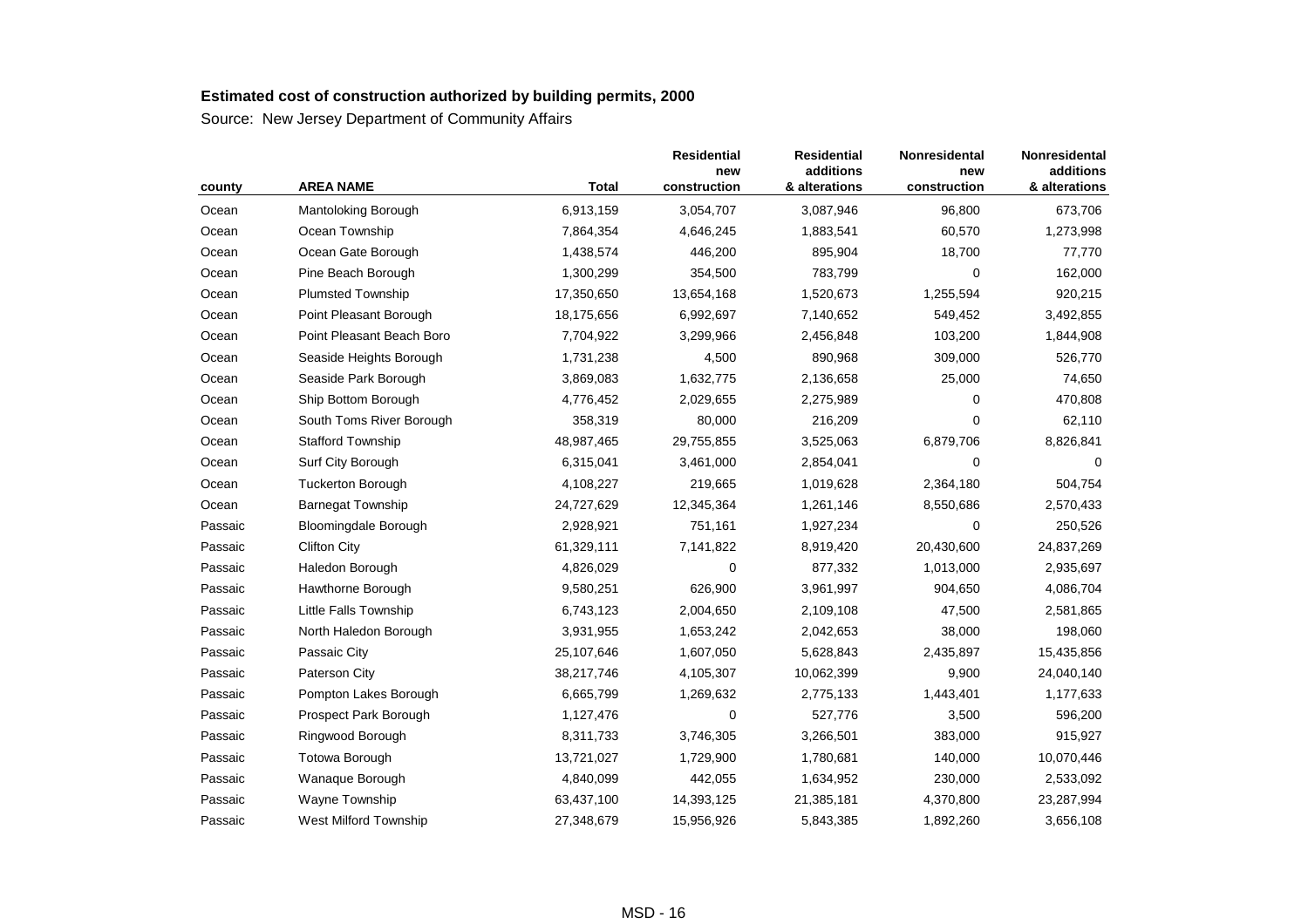| county   | <b>AREA NAME</b>                 | <b>Total</b> | <b>Residential</b><br>new<br>construction | <b>Residential</b><br>additions<br>& alterations | Nonresidental<br>new<br>construction | Nonresidental<br>additions<br>& alterations |
|----------|----------------------------------|--------------|-------------------------------------------|--------------------------------------------------|--------------------------------------|---------------------------------------------|
| Passaic  | West Paterson Borough            | 15,167,910   | 7,101,166                                 | 1,910,096                                        | 4,170,100                            | 1,986,548                                   |
| Salem    | Alloway Township                 | 2,110,780    | 1,278,000                                 | 360,380                                          | 164,400                              | 308,000                                     |
| Salem    | Elmer Borough                    | 337,664      | 16,765                                    | 131,047                                          | 166,552                              | 23,300                                      |
| Salem    | Elsinboro Township               | 524,990      | $\mathbf 0$                               | 328,376                                          | 24,500                               | 172,114                                     |
| Salem    | Lower Alloways Creek Twp         | 1,136,293    | 250,000                                   | 622,548                                          | 85,000                               | 178,745                                     |
| Salem    | <b>Mannington Township</b>       | 1,775,690    | 128,400                                   | 478,885                                          | 559,135                              | 609,270                                     |
| Salem    | <b>Oldmans Township</b>          | 1,693,298    | 456,870                                   | 396,699                                          | 456,000                              | 383,729                                     |
| Salem    | Penns Grove Borough              | 2,870,563    | 40,000                                    | 226,046                                          | 847,117                              | 1,757,400                                   |
| Salem    | Pennsville Township              | 6,573,852    | 2,445,150                                 | 1,562,111                                        | 545,655                              | 2,020,936                                   |
| Salem    | Pilesgrove Township              | 3,460,268    | 1,888,986                                 | 500,975                                          | 810,334                              | 259,973                                     |
| Salem    | Pittsgrove Township              | 7,302,280    | 4,121,099                                 | 816,419                                          | 1,823,805                            | 540,957                                     |
| Salem    | <b>Quinton Township</b>          | 2,756,331    | 432,000                                   | 915,991                                          | 1,299,500                            | 108,840                                     |
| Salem    | Salem City                       | 1,524,910    | $\mathbf 0$                               | 409,704                                          | 21,200                               | 1,094,006                                   |
| Salem    | <b>Carneys Point Township</b>    | 9,455,208    | 124,810                                   | 654,377                                          | 520,514                              | 8,155,507                                   |
| Salem    | <b>Upper Pittsgrove Township</b> | 2,666,549    | 1,511,425                                 | 437,454                                          | 584,900                              | 132,770                                     |
| Salem    | Woodstown Borough                | 3,373,859    | 2,885,200                                 | 401,522                                          | 0                                    | 87,137                                      |
| Somerset | <b>Bedminster Township</b>       | 32,451,065   | 718,000                                   | 2,896,653                                        | 1,931,769                            | 26,904,643                                  |
| Somerset | <b>Bernards Township</b>         | 52,380,072   | 22,629,779                                | 10,115,885                                       | 4,984,721                            | 14,649,687                                  |
| Somerset | Bernardsville Borough            | 33,002,118   | 17,751,110                                | 9,038,645                                        | 2,503,317                            | 3,709,046                                   |
| Somerset | Bound Brook Borough              | 4,307,470    | 216,500                                   | 1,667,951                                        | 0                                    | 2,423,019                                   |
| Somerset | <b>Branchburg Township</b>       | 29,505,432   | 8,274,045                                 | 4,205,236                                        | 9,819,826                            | 7,206,325                                   |
| Somerset | <b>Bridgewater Township</b>      | 139,450,022  | 20,868,747                                | 7,845,018                                        | 80,369,015                           | 30,367,242                                  |
| Somerset | Far Hills Borough                | 6,834,165    | 4,836,300                                 | 1,219,347                                        | 386,568                              | 391,950                                     |
| Somerset | Franklin Township                | 129,676,437  | 51,224,231                                | 14,383,614                                       | 28,394,802                           | 35,673,790                                  |
| Somerset | Green Brook Township             | 23,984,014   | 18,490,900                                | 1,967,096                                        | 1,898,500                            | 1,627,518                                   |
| Somerset | Hillsborough Township            | 22,813,515   | 3,067,660                                 | 8,013,027                                        | 4,442,276                            | 7,290,552                                   |
| Somerset | Manville Borough                 | 4,517,546    | 339,150                                   | 2,263,675                                        | 1,199,055                            | 715,666                                     |
| Somerset | Millstone Borough                | 247,992      | 0                                         | 230,292                                          | 0                                    | 17,700                                      |
| Somerset | Montgomery Township              | 47,858,765   | 35,094,390                                | 6,944,768                                        | 447,276                              | 5,372,331                                   |
| Somerset | North Plainfield Borough         | 3,598,661    | 215,500                                   | 2,236,989                                        | $\mathbf 0$                          | 1,146,172                                   |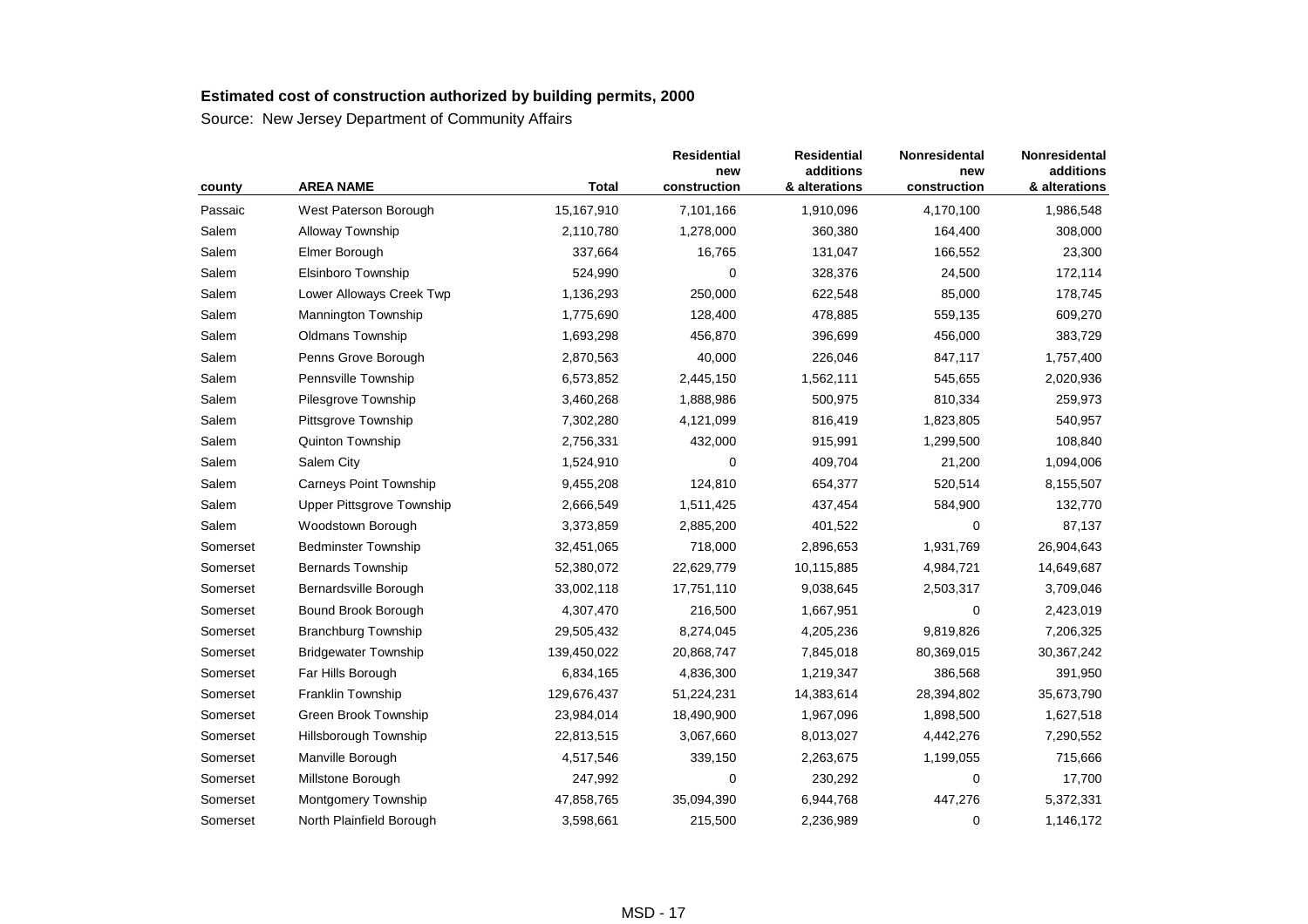| county        | <b>AREA NAME</b>           | <b>Total</b> | <b>Residential</b><br>new<br>construction | <b>Residential</b><br>additions<br>& alterations | Nonresidental<br>new<br>construction | Nonresidental<br>additions<br>& alterations |
|---------------|----------------------------|--------------|-------------------------------------------|--------------------------------------------------|--------------------------------------|---------------------------------------------|
| Somerset      | Peapack-Gladstone Borough  | 12,986,173   | 3,198,400                                 | 1,439,863                                        | 323,500                              | 8,024,410                                   |
| Somerset      | Raritan Borough            | 6,087,367    | 497,825                                   | 1,447,271                                        | 10,000                               | 4,132,271                                   |
| Somerset      | Rocky Hill Borough         | 623,782      | 0                                         | 450,445                                          | 0                                    | 173,337                                     |
| Somerset      | Somerville Borough         | 11,896,307   | 244,401                                   | 1,814,434                                        | 945,800                              | 8,891,672                                   |
| Somerset      | South Bound Brook Borough  | 5,798,329    | 98,500                                    | 450,035                                          | 22,430                               | 5,227,364                                   |
| Somerset      | <b>Warren Township</b>     | 65,797,387   | 33,723,529                                | 6,413,225                                        | 8,033,352                            | 17,627,281                                  |
| Somerset      | Watchung Borough           | 29,234,547   | 8,349,124                                 | 3,752,466                                        | 11,859,107                           | 5,273,850                                   |
| Sussex        | Andover Borough            | 174,827      | 0                                         | 119,450                                          | 24,000                               | 31,377                                      |
| <b>Sussex</b> | Andover Township           | 10,796,366   | 7,872,915                                 | 1,932,609                                        | 117,400                              | 873,442                                     |
| <b>Sussex</b> | <b>Branchville Borough</b> | 658,156      | 0                                         | 658,156                                          | 0                                    |                                             |
| <b>Sussex</b> | <b>Byram Township</b>      | 7,513,344    | 4,240,150                                 | 1,217,888                                        | 168,400                              | 1,886,906                                   |
| <b>Sussex</b> | Frankford Township         | 7,427,881    | 3,851,070                                 | 2,819,285                                        | 129,006                              | 628,520                                     |
| Sussex        | Franklin Borough           | 1,539,108    | 354,601                                   | 793,398                                          | 189,000                              | 202,109                                     |
| <b>Sussex</b> | Fredon Township            | 5,422,619    | 3,921,883                                 | 1,089,021                                        | 145,368                              | 266,347                                     |
| Sussex        | Green Township             | 7,135,786    | 5,620,607                                 | 1,039,040                                        | 100,001                              | 376,138                                     |
| Sussex        | Hamburg Borough            | 5,444,304    | 4,847,253                                 | 472,870                                          | $\Omega$                             | 124,181                                     |
| <b>Sussex</b> | <b>Hampton Township</b>    | 12,731,020   | 2,065,082                                 | 1,355,390                                        | 2,369,944                            | 6,940,604                                   |
| Sussex        | <b>Hardyston Township</b>  | 16,289,160   | 14,190,613                                | 1,357,693                                        | 372,301                              | 368,553                                     |
| <b>Sussex</b> | Hopatcong Borough          | 5,400,116    | 1,076,000                                 | 3,813,941                                        | 438,000                              | 72,175                                      |
| <b>Sussex</b> | Lafayette Township         | 6,102,241    | 2,780,401                                 | 443,692                                          | 871,870                              | 2,006,278                                   |
| Sussex        | Montaque Township          | 2,848,180    | 1,177,900                                 | 506,265                                          | 534,500                              | 629,515                                     |
| Sussex        | Newton Town                | 15,240,914   | 2,096,811                                 | 900,839                                          | 10,674,389                           | 1,568,875                                   |
| <b>Sussex</b> | Ogdensburg Borough         | 601,175      | 0                                         | 597,175                                          | $\Omega$                             | 4,000                                       |
| Sussex        | Sandyston Township         | 1,649,658    | 895,200                                   | 483,771                                          | 153,975                              | 116,712                                     |
| Sussex        | Sparta Township            | 35,738,402   | 23,089,294                                | 6,545,663                                        | 3,428,433                            | 2,675,012                                   |
| <b>Sussex</b> | Stanhope Borough           | 1,910,008    | 910,265                                   | 579,443                                          | 219,900                              | 200,400                                     |
| <b>Sussex</b> | <b>Stillwater Township</b> | 2,667,541    | 1,241,600                                 | 1,179,078                                        | 48,500                               | 198,363                                     |
| Sussex        | Sussex Borough             | 850,238      | 175,100                                   | 354,011                                          | 0                                    | 321,127                                     |
| <b>Sussex</b> | Vernon Township            | 15,351,734   | 5,736,147                                 | 4,212,594                                        | 811,016                              | 4,591,977                                   |
| <b>Sussex</b> | <b>Walpack Township</b>    | 642,965      | 0                                         | 244,715                                          | 0                                    | 398,250                                     |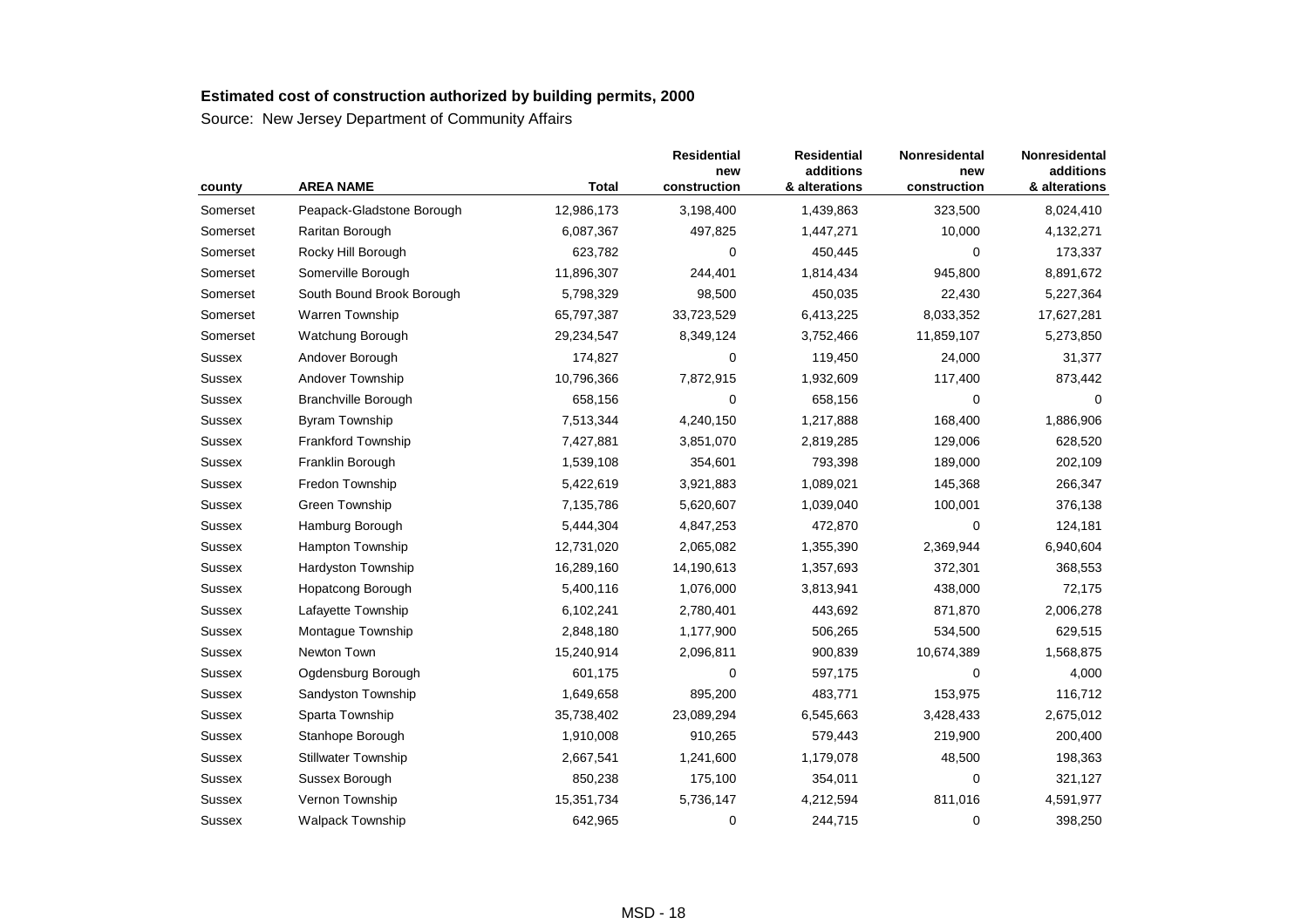| county | <b>AREA NAME</b>           | <b>Total</b> | <b>Residential</b><br>new<br>construction | <b>Residential</b><br>additions<br>& alterations | Nonresidental<br>new<br>construction | Nonresidental<br>additions<br>& alterations |
|--------|----------------------------|--------------|-------------------------------------------|--------------------------------------------------|--------------------------------------|---------------------------------------------|
| Sussex | Wantage Township           | 17,263,584   | 13,318,260                                | 1,977,979                                        | 267,950                              | 1,699,395                                   |
| Union  | Berkeley Heights Township  | 34,929,306   | 3,813,700                                 | 4,990,080                                        | 13,214,400                           | 12,911,126                                  |
| Union  | <b>Clark Township</b>      | 16,791,581   | 1,066,253                                 | 4,108,904                                        | 4,500                                | 11,611,924                                  |
| Union  | <b>Cranford Township</b>   | 15,350,647   | 331,340                                   | 9,450,817                                        | 365,701                              | 5,202,789                                   |
| Union  | Elizabeth City             | 73,275,429   | 24,804,775                                | 8,748,906                                        | 8,807,455                            | 30,914,293                                  |
| Union  | Fanwood Borough            | 4,189,457    | 484,250                                   | 3,305,308                                        | 16,000                               | 383,899                                     |
| Union  | Garwood Borough            | 2,199,455    | 13,300                                    | 1,034,166                                        | 883,000                              | 268,989                                     |
| Union  | Hillside Township          | 3,808,133    | 638,200                                   | 1,860,365                                        | $\mathbf 0$                          | 1,309,568                                   |
| Union  | Kenilworth Borough         | 55,843,424   | 321,700                                   | 1,939,145                                        | 46,349,303                           | 7,233,276                                   |
| Union  | Linden City                | 99,663,553   | 4,515,810                                 | 5,426,674                                        | 44,022,627                           | 45,698,442                                  |
| Union  | Mountainside Borough       | 8,436,486    | 782,200                                   | 4,559,833                                        | 70,000                               | 3,024,453                                   |
| Union  | New Providence Borough     | 11,061,334   | 1,199,730                                 | 5,965,929                                        | 0                                    | 3,895,675                                   |
| Union  | <b>Plainfield City</b>     | 19,709,796   | 741,301                                   | 7,132,200                                        | 909,761                              | 10,926,534                                  |
| Union  | <b>Rahway City</b>         | 71,449,741   | 3,004,490                                 | 4,296,428                                        | 50,839,318                           | 13,309,505                                  |
| Union  | Roselle Borough            | 6,324,953    | 1,318,780                                 | 2,341,812                                        | 116,600                              | 2,547,761                                   |
| Union  | Roselle Park Borough       | 2,543,136    | 63,000                                    | 1,880,082                                        | 22,000                               | 578,054                                     |
| Union  | Scotch Plains Township     | 15,481,024   | 2,975,974                                 | 10,440,155                                       | 125,000                              | 1,939,895                                   |
| Union  | Springfield Township       | 11,205,721   | 1,730,000                                 | 4,625,440                                        | 1,903,700                            | 2,946,581                                   |
| Union  | <b>Summit City</b>         | 57,191,626   | 1,709,000                                 | 23,425,263                                       | 6,278,786                            | 25,778,577                                  |
| Union  | Union Township             | 34, 343, 467 | 8,912,340                                 | 6,229,860                                        | 4,834,522                            | 14,366,745                                  |
| Union  | Westfield Town             | 40,080,398   | 4,236,131                                 | 22,004,845                                       | 2,417,002                            | 11,422,420                                  |
| Union  | <b>Winfield Township</b>   | 178,210      | 2,000                                     | 154,210                                          | $\Omega$                             | 22,000                                      |
| Warren | <b>Allamuchy Township</b>  | 3,998,486    | 2,667,670                                 | 422,341                                          | 6,363                                | 902,112                                     |
| Warren | Alpha Borough              | 742,026      | 95,500                                    | 293,058                                          | 33,650                               | 319,818                                     |
| Warren | <b>Belvidere Town</b>      | 1,065,335    | 75,500                                    | 422,999                                          | 60,236                               | 506,600                                     |
| Warren | <b>Blairstown Township</b> | 7,776,722    | 4,147,028                                 | 1,799,506                                        | 353,297                              | 1,476,891                                   |
| Warren | Franklin Township          | 10,420,023   | 9,678,775                                 | 583,128                                          | 33,500                               | 124,620                                     |
| Warren | Frelinghuysen Township     | 6,353,088    | 919,800                                   | 1,032,443                                        | 3,930,160                            | 470,685                                     |
| Warren | Greenwich Township         | 15,887,573   | 13,494,810                                | 1,756,113                                        | $\mathbf 0$                          | 636,650                                     |
| Warren | Hackettstown Town          | 13,011,113   | 6,235,385                                 | 804,796                                          | 1,495,150                            | 4,475,782                                   |